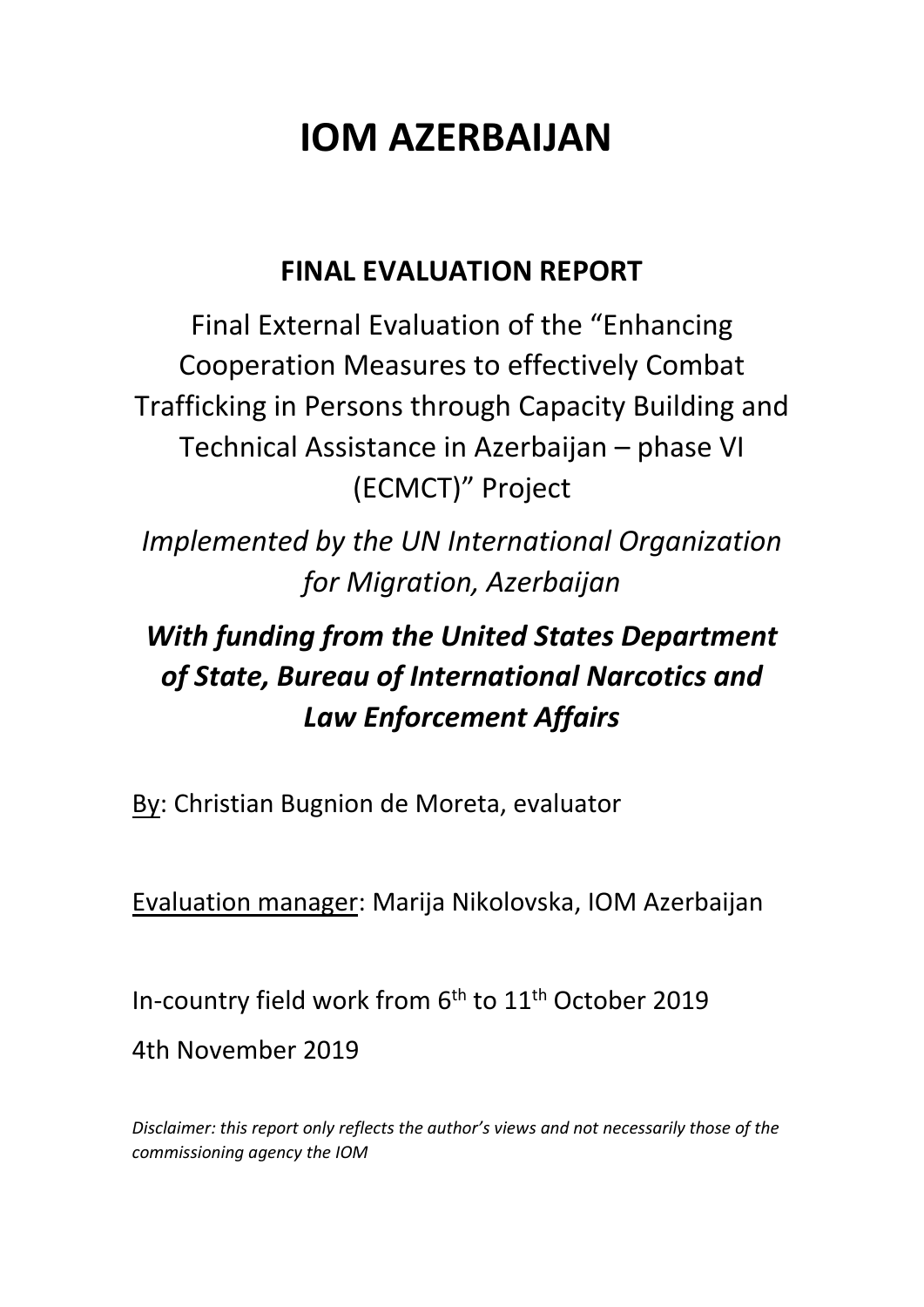#### **Table of contents**

#### Page

# Content

| 1.             |  |  |  |  |  |
|----------------|--|--|--|--|--|
| 2.             |  |  |  |  |  |
| 3.             |  |  |  |  |  |
| 4.             |  |  |  |  |  |
| 5.             |  |  |  |  |  |
|                |  |  |  |  |  |
| 6.             |  |  |  |  |  |
|                |  |  |  |  |  |
|                |  |  |  |  |  |
|                |  |  |  |  |  |
|                |  |  |  |  |  |
|                |  |  |  |  |  |
|                |  |  |  |  |  |
|                |  |  |  |  |  |
| 7 <sub>1</sub> |  |  |  |  |  |
| 8.             |  |  |  |  |  |
| 9.             |  |  |  |  |  |

#### Annexes:

- 1) Terms of Reference
- 2) Bibliography
- 3) Mission agenda and list of interviews
- 4) Inception report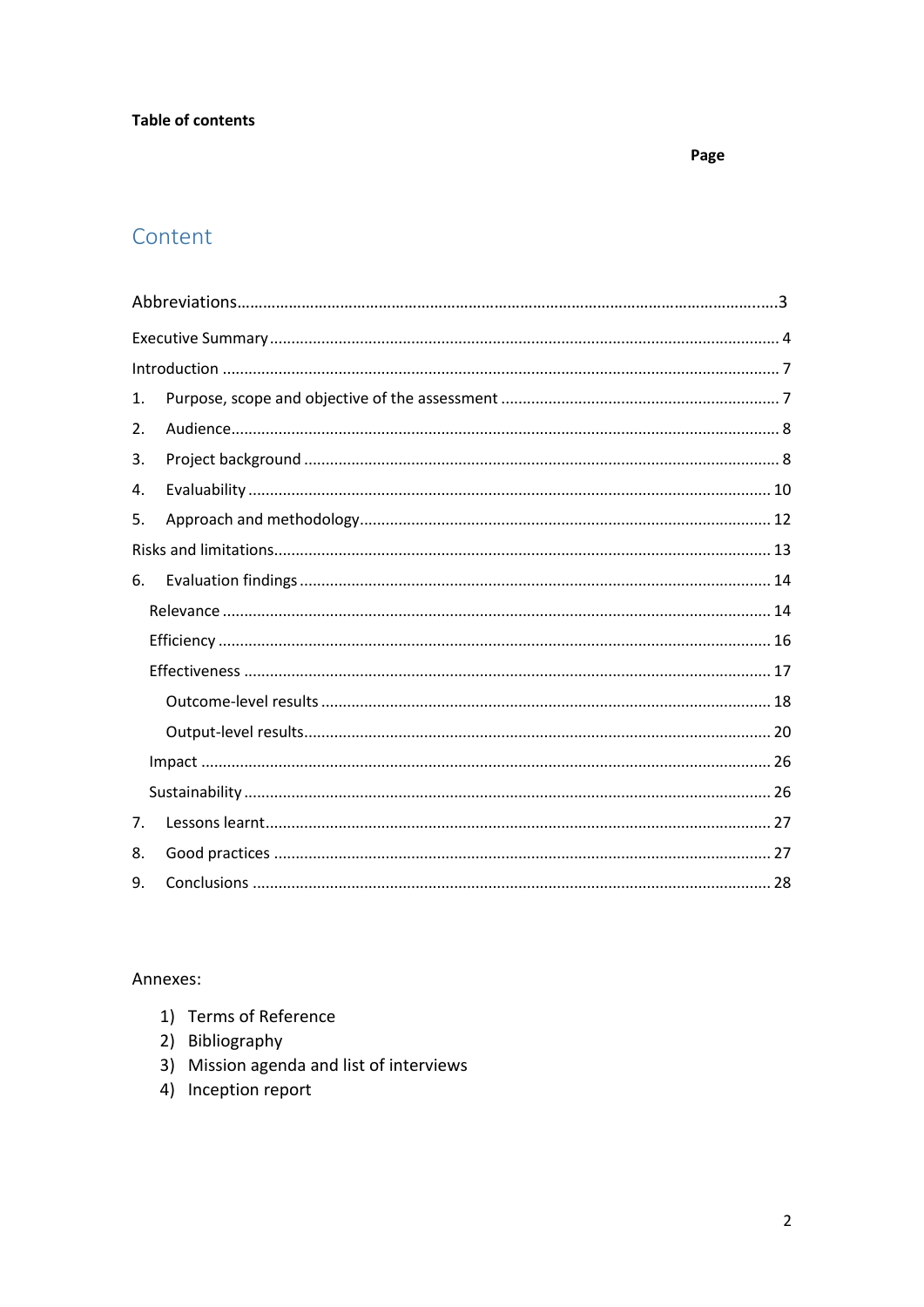### **Acronyms and abbreviations**

| CT:    | <b>Counter Trafficking</b>                                            |  |  |  |  |
|--------|-----------------------------------------------------------------------|--|--|--|--|
| DAC:   | Development Assistance Committee                                      |  |  |  |  |
| ECMCT: | <b>Enhancement of National Capacities to Combat Human Trafficking</b> |  |  |  |  |
| EU:    | <b>European Union</b>                                                 |  |  |  |  |
| GoA:   | Government of Azerbaijan                                              |  |  |  |  |
| HT:    | Human Trafficking                                                     |  |  |  |  |
| IOM:   | International Organization for Migration                              |  |  |  |  |
| JA:    | Justice Academy (of the Ministry of Justice)                          |  |  |  |  |
| KII:   | Key Informant Interview                                               |  |  |  |  |
| MIA:   | Ministry of Internal Affairs                                          |  |  |  |  |
| MLSPP: | Ministry of Labour and Social Protection of the Population            |  |  |  |  |
| MOE:   | Ministry of Education                                                 |  |  |  |  |
| MOH:   | Ministry of Health                                                    |  |  |  |  |
| NAP:   | <b>National Action Plan</b>                                           |  |  |  |  |
| NAR:   | Nakhchivan Autonomous Region                                          |  |  |  |  |
| NRM:   | National Referral Mechanism                                           |  |  |  |  |
| OECD:  | Organisation for Economic Cooperation and Development                 |  |  |  |  |
| PPR:   | Project Performance Review (IOM Regional Office mission)              |  |  |  |  |
| RBM:   | <b>Results-Based Management</b>                                       |  |  |  |  |
| GBV:   | <b>Gender Based Violence</b>                                          |  |  |  |  |
| SMS:   | <b>State Migration Service</b>                                        |  |  |  |  |
| SOP:   | <b>Standard Operating Procedures</b>                                  |  |  |  |  |
| TiP:   | <b>Trafficking in Persons</b>                                         |  |  |  |  |
| ToR:   | <b>Terms of Reference</b>                                             |  |  |  |  |
| ToT:   | <b>Training of Trainers</b>                                           |  |  |  |  |
| UNEG:  | <b>United Nations Evaluation Group</b>                                |  |  |  |  |
| VAC:   | Victim Assistance Centre (MLSPP)                                      |  |  |  |  |
|        |                                                                       |  |  |  |  |

VoT: Victims of Trafficking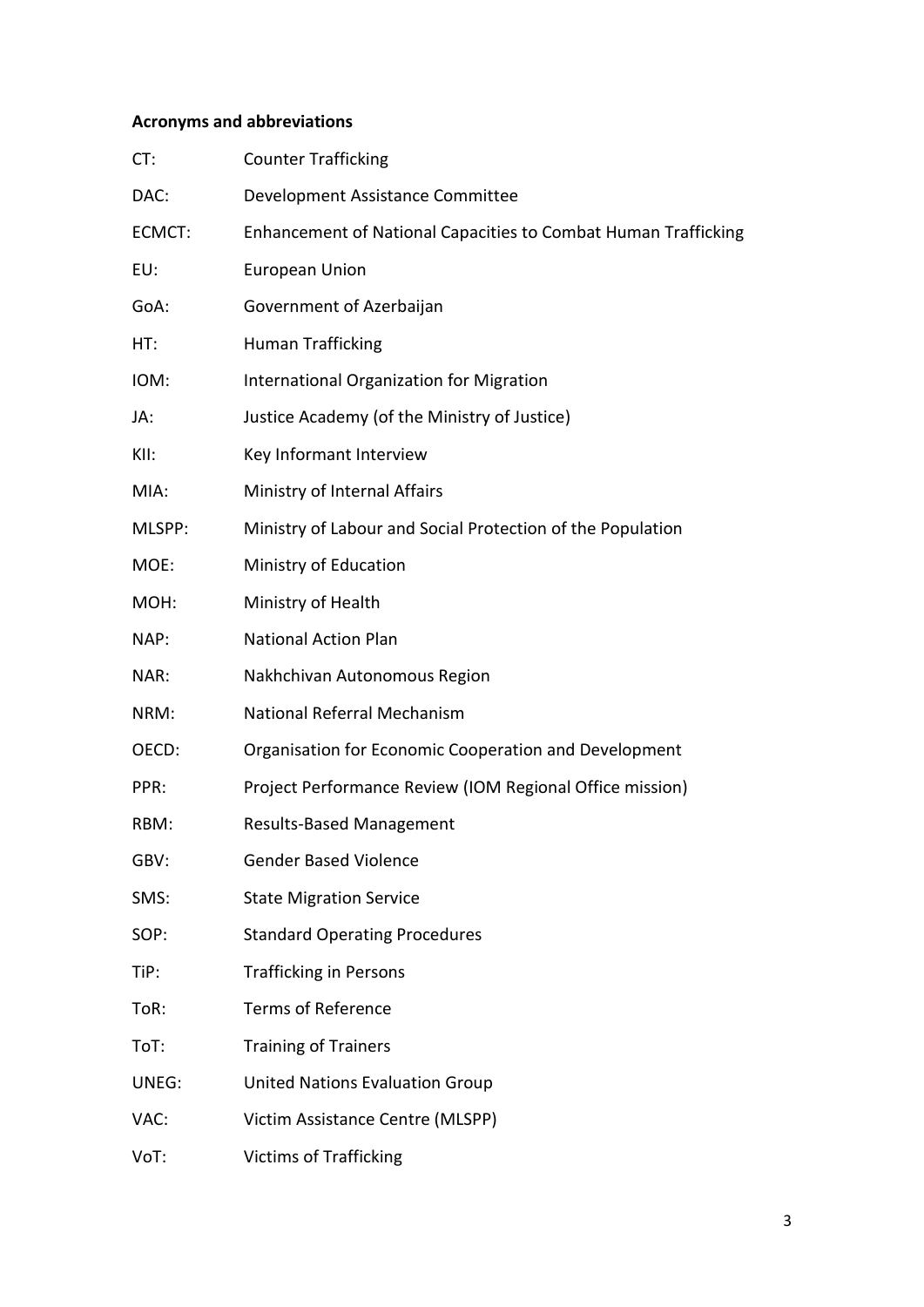## <span id="page-3-0"></span>Executive Summary

IOM has been implementing the project "Enhancement of National Capacities to Combat Human Trafficking in Azerbaijan - phase VI" (ECMCT project) since 21<sup>st</sup> September 2016 until the extended deadline of 20<sup>th</sup> October 2019. The project is funded by the United States Department of State, Bureau of International Narcotics and Law Enforcement Affairs (INL) for an amount of USD 864,964 (IOM project code CT.0998).

The project has been able to undertake all planned activities and products, with a generally good level of satisfaction from beneficiary state institutions and civil society partners, with two exceptions: the output 3.2 (strengthening capacity of SMS in NAR) which had to be cancelled and was undertaken under another project, and output 4.1 (creation of a migrant workers trade union) that was finally not deemed to be feasible. Many of the planned targets of the outputs have been exceeded. The project overall goal was to contribute to strengthening the national capacity in effectively countering the trafficking in persons (TiP) phenomenon.

The immediate effect of the project has been first and foremost to raise the awareness about TiP, in a country that has still a limited number of recognised TiP cases. IOM supported the state agencies in holding workshops not only in the capital, Baku, but in strategic locations across the country thus bringing the information much closer to the local and community levels. Considering that the objective of raising awareness on TIP is also to prevent TIP cases, it is a significant starting point for developing collaboration at the local level. In addition, through the help of partners such as the Azerbaijani Red Crescent (AzRC) 1,914 awareness seminars were held in schools across the country with active participation and high interest from students, teachers and principals. IOM contributed to developing key modules for training of trainers (ToT) at different levels: for the psychosocial assistance to VoTs amongst psychologists and medical staff, under the coordination of the Victim Assistance Centre (VAC) of the MLSPP; for the trainings of judges and prosecutors with the Justice Academy, and the lengthy development of the International Migration Law Handbook, the contents of which were used for the training of judges and prosecutors in various locations outside of Baku. Consular attaches also obtained specific training on identification and referral of VoTs, and 972 migrant workers benefitted from post-orientation sessions on three main topics with supporting materials (brochures) in Azerbaijani language.

From the victims' perspective, the IOM supported the only three recognised shelters from civil society that have residential facilities in Azerbaijan: Clean Union PU and Children's Union PU in Baku, and Tamas PU in Ganja. The support of the IOM to provide an integral range of services and assistance to VoTs and potential VoTs is quite important as the financial sustainability of these shelters is not assured. All three shelters interviewed pointed out to the critical support received by IOM to enable a continuation of the service provision to VoTs and potential VoTs, including shelter, food, clothing, psychosocial support, legal assistance, vocational training and skills development, education (schooling for the children). Two major factors affecting the work of NGOs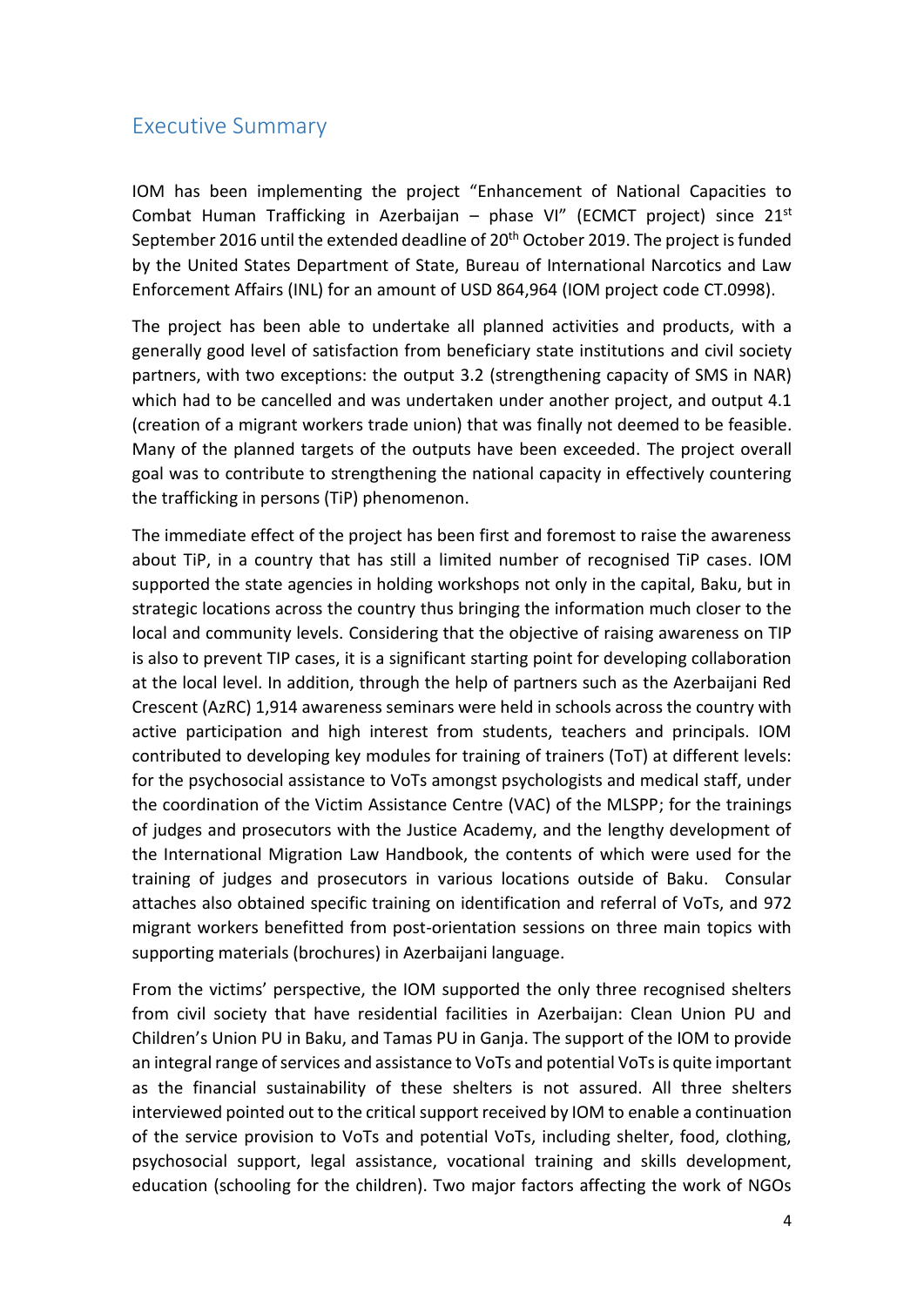working in TiP is the change in the law regarding funding from international organisations, and the official identification of VoTs, which is the sole competency of the MIA. The difference is important because potential VoTs are not entitled to the entire range of government services as foreseen in the NRM, and need alternative support mechanisms such as the ones provided by the three shelters. Interviews with two shelter potential VoTs showed the importance of the assistance they are provided with by the NGOs.

The development of the curriculum with the JA took longer than expected because texts of legal bearing must be very carefully translated and contextualised. Azerbaijani language has a different structure compared to English and word for word translation is not enough to ensure it is applicable in Azerbaijani. The challenges of translation and contextualisation (e.g. adapting materials to the Azerbaijani context with the support of subject-matter local experts) should not be underestimated in future projects.

The project is relevant according to the needs of the country, of the donor priorities, of the beneficiary state institutions, and the support to the shelters has contributed to improve the protection and assistance to the VoTs and potential VoTs.

The project has therefore supported the foundations for institutional capacity development of state agencies regarding TIP in Azerbaijan.

However, the financial size and means available for the project, the length of the project, its structure focusing on activities and products in an apparently haphazard manner, with little or no connection between the different outputs, is not enough to ensure that the project outcomes and overall objective will be achieved. The outcome statements will not be achieved by completing the outputs, because the outputs are not sufficient to achieve the change process and institutional strengthening of state agencies. There are uncovered needs, but IOM needs to focus on more strategic entry points to enhance national capacity with one or two major government partners (and certainly the MIA CT Main Department) and with a clear strategy for supporting the victims through a partnership with the NGOs.

IOM also needs to give more attention to its managerial capacity for project development, monitoring and evaluation of the project, and its reporting. There are some weaknesses which should be addressed in the future, notably the results framework and indicators and the monitoring matrix in order to track closely the project performance, not only at the activities and output levels, but most importantly at the outcome level (e.g. higher level of results), which is the level of change that the project should achieve upon completion. The need for improve evidence collection in achieving outcomes is something that was already indicated by the PPR mission in April 2018.

At the same time, the lack of outcome-level monitoring means that IOM is not equipped to report significant amendments and improvements within the state institutions. The evaluation is meant to appraise the performance of the IOM in supporting the state institutions and is not evaluating the state institutions' performance. However, interviews showed that the most significant impact of the work with MIA was the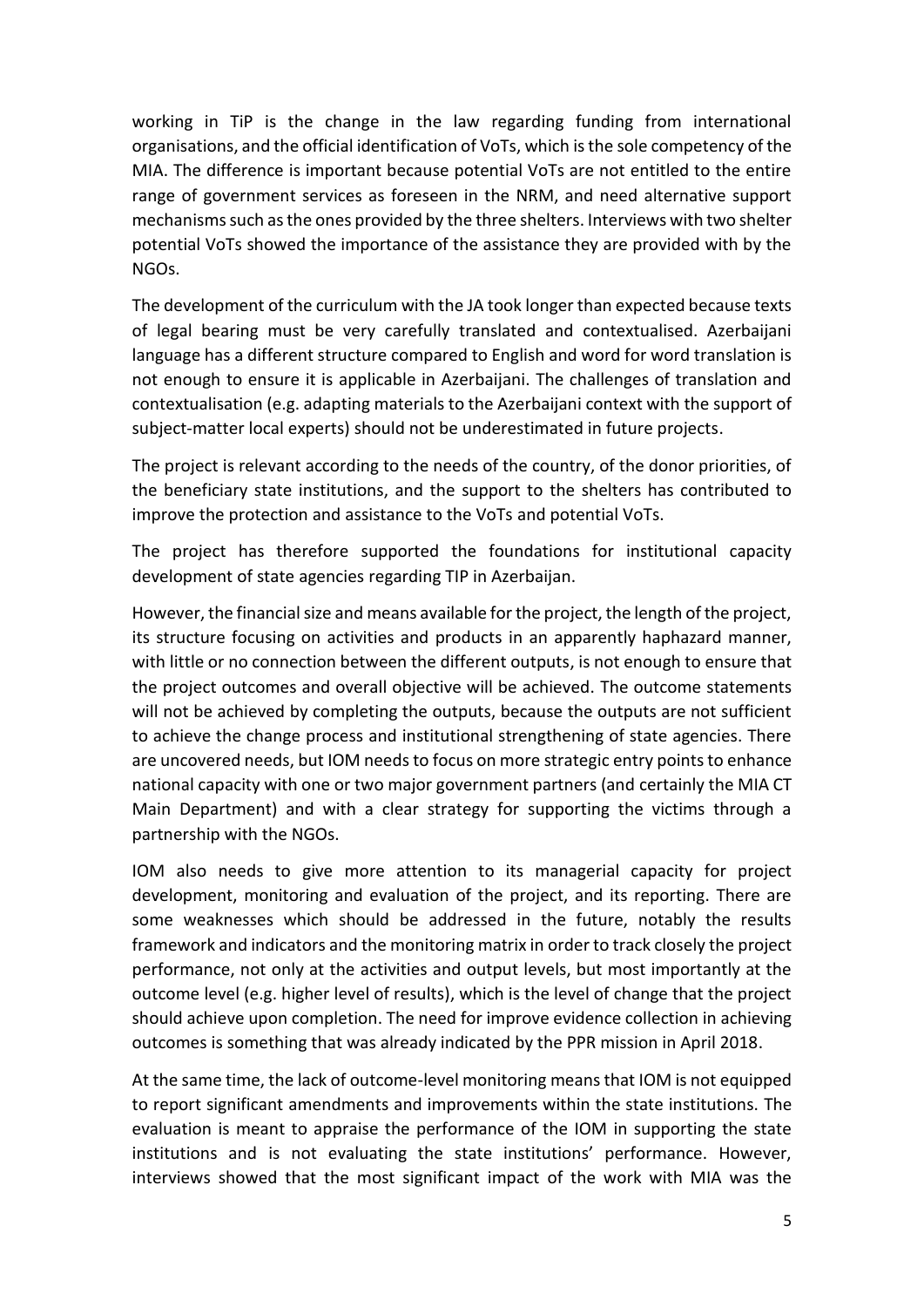development of Standard Operational Procedures (SOP) which are now used by the MIA and were the result of long collaboration with IOM across various projects, so the key results may not stem from a single-project but from a range of projects that addressed the TiP in the country. At the same time and given the actual operational realities of the NRM on the ground, the intra-state agency coordination and exchange is an important achievement that IOM projects are contributing to, but not reporting on.

The main recommendations from the evaluation are:

- 1. IOM's continued support to combating TIP should be more strategically anchored on one or two key institutions, such as the MIA, and articulated on the basis of the mandate of the state agency in combating TIP, in order to provide specifically targeted support that enables assessment of the performance regarding capacity development. It should also address the actual identification of VoTs, particularly for domestic cases, and the procedures for running the MIA shelter.
- 2. IOM should develop an upscaled partnership strategy to include partners into more strategic discussions around their capacity building priorities. A more inclusive approach at the design phase of a project to ensure it is strategically aligned with the partner's priorities and their capacity building requirements is warranted, rather than proposing specific activities which may or may not add strategic value to the support provided by IOM. Broader initial consultations may yield information that some of the project activities may not be feasible provided inclusive partnership consultations are held at the onset.
- 3. IOM has a strong role to play in support of the 4th NAP, particularly regarding the enhanced coordination efforts required from having more than 40 different actors with different mandates interact to combat TIP and the potential articulation of thematic working groups. IOM could develop, jointly with its government counterparts, a mapping of actors who are part of the National Referral Mechanism, if it is not yet existing in the country and if it is not covered by another project.
- 4. Specific requests were made from state agencies and NGOs to consider if IOM could organise exchange visits in the former CIS region countries in order to broaden their practical experience and gain hands-on good practice experience from other countries who have more experience in combating TIP. Joint visits with NGOs may contribute to enhanced communication and exchange with state agencies.
- 5. IOM should consider full training on project development, monitoring and evaluation, Results-Based Management, and reporting to all its office staff. Most of the staff interviewed did not benefit from the project development training which is a standard IOM training package. Furthermore, specific RBM M&E training should be given to both national and international staff, and concrete examples of RBM reporting that goes beyond the output level and captures the change processes that are conducive to the achievement of the expected project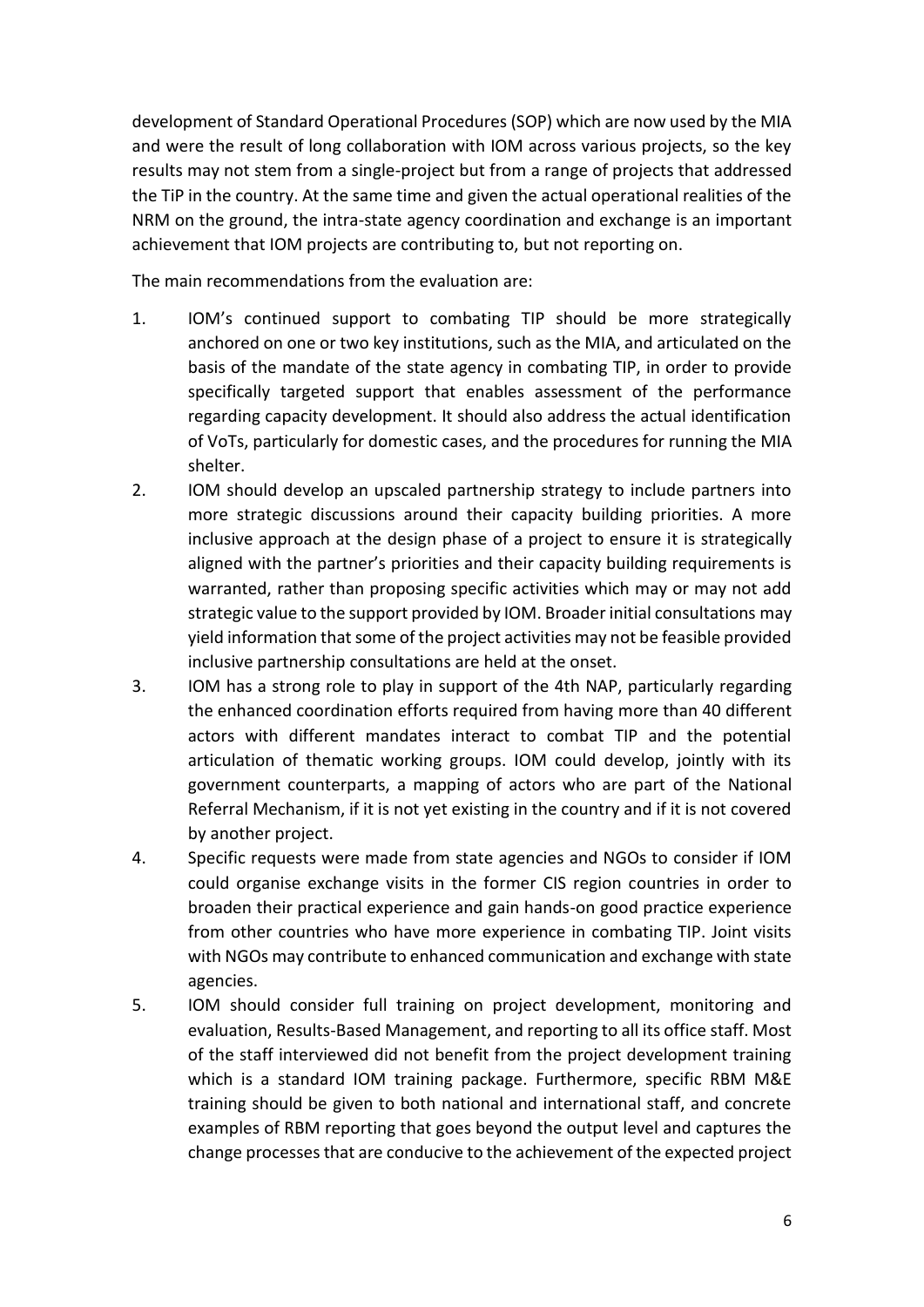results (outcomes relating to institutional capacity development or behaviour change).

- 6. As a result of the above, IOM should consider developing projects with more targeted results framework and outcome statements which indicate what the project should achieve by the end of its implementation, supported by a project monitoring matrix in line with good M&E practice, and indicators that are SMART. Furthermore, IOM does not keep a narrative of the changes that affect the project and it is difficult to find an explanation for these changes. IOM should also systematically document the changes from the initial project document and explain the reason leading to such changes, as well as maintaining an up-to-date complete list of statistics for the activities undertaken (participants, coverage) and the results of the questionnaire trainings.
- 7. Given the complex identification process regarding the nature of the VoTs and potential VoTs, IOM should continue its support to the three shelter NGOs as it is essential to provide the entire package of required assistance and services to address the victims needs from a human rights based approach. It is recommended to follow a case management approach to highlight the important results that are being achieved in a more comprehensive and illustrative manner than by narrative description.

## <span id="page-6-0"></span>Introduction

IOM Azerbaijan (hereafter referred to as "IOM"), has hired an independent consultant to undertake the final external Evaluation of the Project: "Enhancing Cooperation Measures to effectively Combat Trafficking in Persons through Capacity Building and Technical Assistance in Azerbaijan – phase VI (ECMCT)" Project. The project started on 21<sup>st</sup> September 2016 for an initial period of 24 months. It was subsequently extended on two occasions for a total period of 37 months and comes to an end on 20th October 2019. The total project budget was established at **USD 864,964** under project code CT.0998 funded by the US Department of State – Bureau of International Narcotics and Law Enforcement Affairs (INL).

This final evaluation has been commissioned by the IOM to obtain an external assessment of the project performance and to identify good practices and lessons that may serve to guide similar interventions in the future.

# <span id="page-6-1"></span>1. Purpose, scope and objective of the assessment

The evaluation is being conducted for use by IOM senior management to demonstrate to donors and participating institutions the overall performance, results and sustainability of results, so that they can assess relevance and accountability of IOM programming to the intended beneficiaries. The evaluation is also being conducted for use by the donors to assess value for money for the set of activities funded. IOM will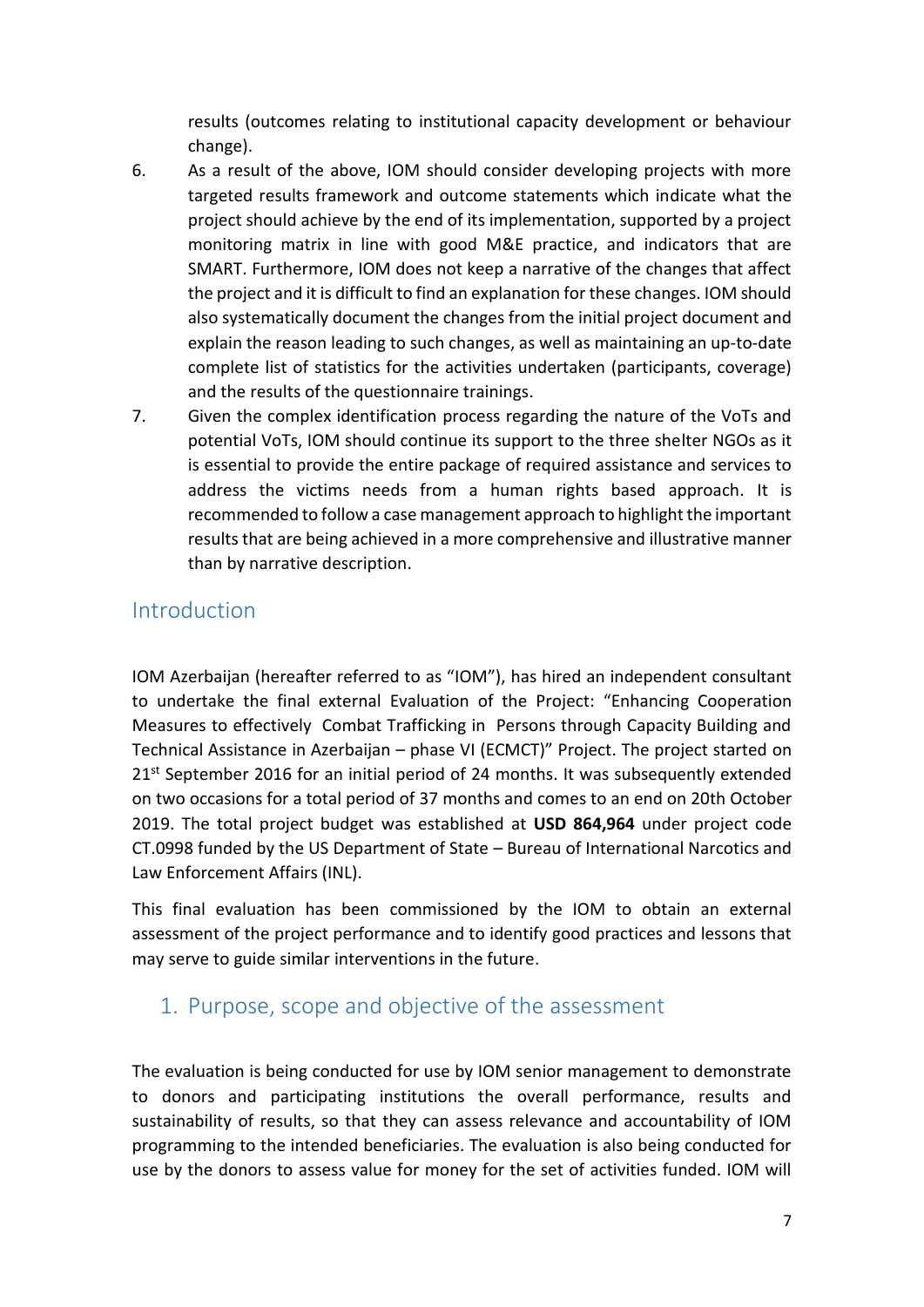share the evaluation report with the donors and participating institutions. Additionally, the evaluation is being conducted for use by IOM senior management to assess alignment of the project to strategies, priorities and needs and to assess lessons learned and good practices to be kept in mind when carrying out ongoing and future projects.

The evaluation has covered the entire implementation period from September 2016 to date. The evaluation field visit included meetings in Baku and a Skype call with government counterparts in Nakhchivan Autonomous Region.

The criteria for the evaluation are standard evaluation criteria defined by the DAC of the OECD: relevance, efficiency, effectiveness, sustainability, impact. The evaluation also assessed the extent to which the cross-cutting issues of gender and human rights were addressed by the project.

The purpose of this final evaluation was to assess the relevance, effectiveness, efficiency, and to the extent possible, the likely impact and sustainability of the project, as well as the degree to which cross-cutting issues such as gender and human rights have been incorporated into the project. The evaluation further identified the key lessons and good practices of the project and has documented these in the evaluation report.

The scope of evaluation was the full Project duration since its start on 1<sup>st</sup> November 2016 until its final evaluation in June 2019.

# <span id="page-7-0"></span>2. Audience

This external evaluation is meant to provide evidence of results and accountability to IOM, as well as its project donors, national institutions (MIA, JA, SMS, MLSPP, MoH) and final beneficiaries (VoTs). The primary audience therefore is the IOM Azerbaijan. It is also meant as a summative assessment of the performance and results to date. The evaluation is undertaken under the direct oversight of the project manager, who is also the evaluation manager and will ensure that the final evaluation process and deliverables are undertaken in line with the ToR and the contractual arrangements.

# <span id="page-7-1"></span>3. Project background

The ECMCT project has one overall objective and six outcomes, supported by the following outputs:

*Table 1 – ECMCT results framework*

| Overall   | To contribute to strengthening the national capacity in effectively |
|-----------|---------------------------------------------------------------------|
| Objective | countering the trafficking in persons phenomenon                    |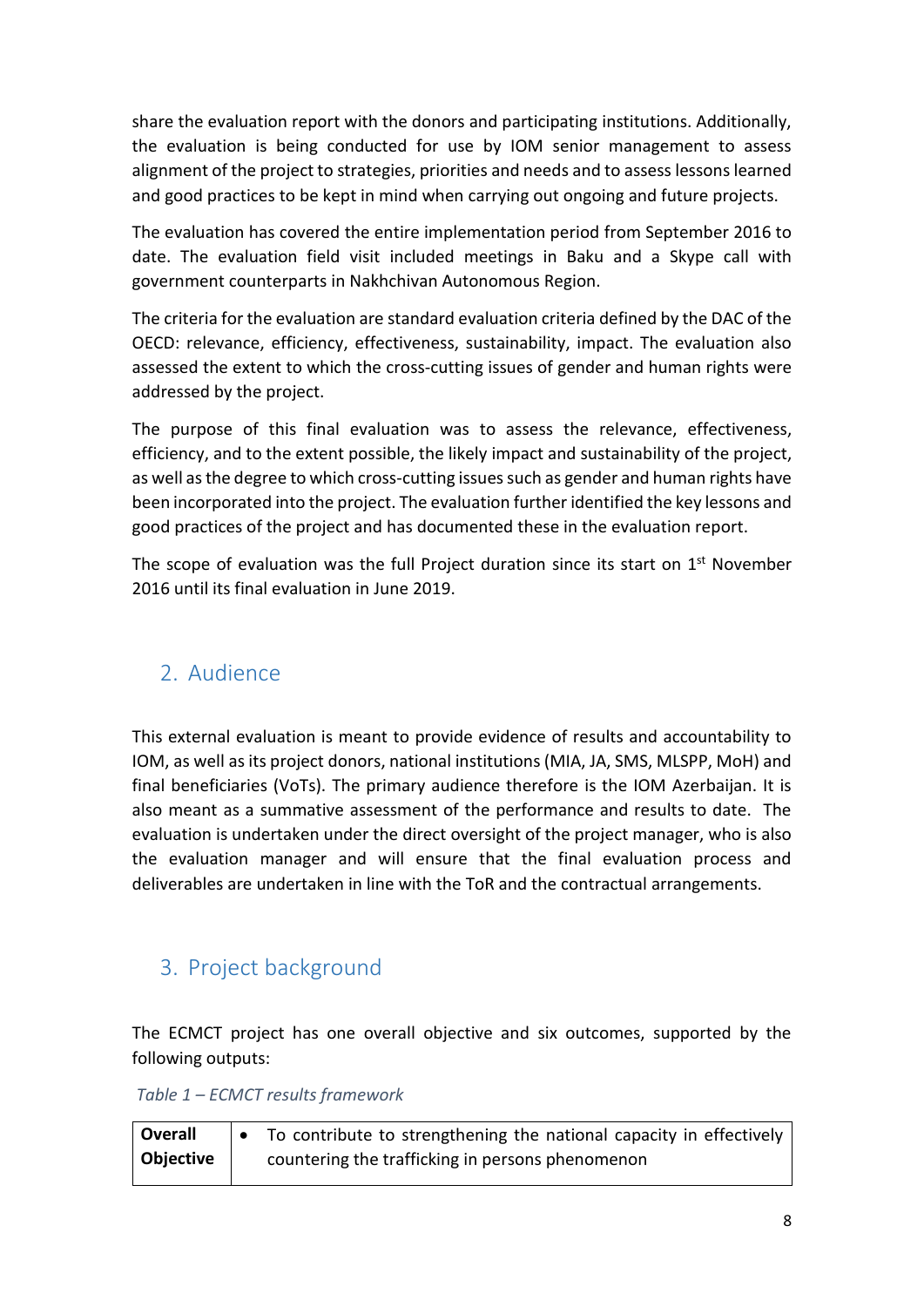| <b>Outcome</b>                                                                                                                         | 1. Enhanced capacities of health professionals, psychologists, academia                                                                          |  |  |  |  |  |
|----------------------------------------------------------------------------------------------------------------------------------------|--------------------------------------------------------------------------------------------------------------------------------------------------|--|--|--|--|--|
| 1                                                                                                                                      | professionals<br>specialised in<br>social<br>and<br>young<br>work<br>and                                                                         |  |  |  |  |  |
|                                                                                                                                        | consular/labour attaches contribute to better identification and                                                                                 |  |  |  |  |  |
|                                                                                                                                        | protection of and assistance to migrants, victims/potential victims of<br>trafficking.                                                           |  |  |  |  |  |
|                                                                                                                                        |                                                                                                                                                  |  |  |  |  |  |
| <b>Outputs 1</b>                                                                                                                       | Health professionals apply gained knowledge in their work and<br>1.1.<br>are capable of identifying victims/potential victims of trafficking and |  |  |  |  |  |
|                                                                                                                                        | referring them to specialised service providers as well as law                                                                                   |  |  |  |  |  |
|                                                                                                                                        | enforcement agencies                                                                                                                             |  |  |  |  |  |
|                                                                                                                                        | Psychologists and social workers have the skills to identify<br>1.2.                                                                             |  |  |  |  |  |
| psychosocial needs of victims/potential victims of trafficking and<br>provide necessary assistance                                     |                                                                                                                                                  |  |  |  |  |  |
|                                                                                                                                        | Consular/labour attaches have the skills and knowledge to<br>1.3.                                                                                |  |  |  |  |  |
|                                                                                                                                        | identify and refer (potential) VoTs to specialised services as part of                                                                           |  |  |  |  |  |
|                                                                                                                                        | the referral mechanism in Azerbaijan                                                                                                             |  |  |  |  |  |
| <b>Outcome</b>                                                                                                                         | 2. Enhanced capacity of the judiciary contributes to better protection                                                                           |  |  |  |  |  |
| 2                                                                                                                                      | of and assistance to migrants, victims/potential victims of trafficking                                                                          |  |  |  |  |  |
|                                                                                                                                        | in lien with the principles of International Migration Law                                                                                       |  |  |  |  |  |
| <b>Output 2</b>                                                                                                                        | 2.1.<br>Judges, prosecutors and candidate judges apply gained                                                                                    |  |  |  |  |  |
| knowledge in their work and take the decisions and rulings in the<br>areas of migration and combating trafficking in persons with more |                                                                                                                                                  |  |  |  |  |  |
|                                                                                                                                        | effective use of the international and European standards                                                                                        |  |  |  |  |  |
| <b>Outcome</b>                                                                                                                         | 3. The strengthened capacity of the Authorities of Nakhchivan                                                                                    |  |  |  |  |  |
| 3                                                                                                                                      | Autonomous Republic contribute to the enhancement of counter-                                                                                    |  |  |  |  |  |
|                                                                                                                                        | trafficking measures                                                                                                                             |  |  |  |  |  |
| <b>Outputs 3</b>                                                                                                                       | 3.1.<br>Enhanced skills enable Nakhchivan Police to detect and identify                                                                          |  |  |  |  |  |
|                                                                                                                                        | trafficking in persons.                                                                                                                          |  |  |  |  |  |
|                                                                                                                                        | 3.2.<br>Strengthened institutional capacity in the Nakhchivan State                                                                              |  |  |  |  |  |
|                                                                                                                                        | Migration Service to combat trafficking in persons and migrant                                                                                   |  |  |  |  |  |
|                                                                                                                                        | smuggling                                                                                                                                        |  |  |  |  |  |
| <b>Outcome</b>                                                                                                                         | 4. Victim/potential victims of trafficking as well as migrant workers                                                                            |  |  |  |  |  |
| 4                                                                                                                                      | enjoy greater access to protection of rights and provision of                                                                                    |  |  |  |  |  |
| assistance services                                                                                                                    |                                                                                                                                                  |  |  |  |  |  |
| Migrant workers have enhanced skills in protection their rights<br><b>Outputs 4</b><br>4.1.<br>through unionism                        |                                                                                                                                                  |  |  |  |  |  |
| Through post-arrival orientation trainings, migrant workers<br>4.2.                                                                    |                                                                                                                                                  |  |  |  |  |  |
|                                                                                                                                        | benefit from enhanced protection of their rights against exploitation                                                                            |  |  |  |  |  |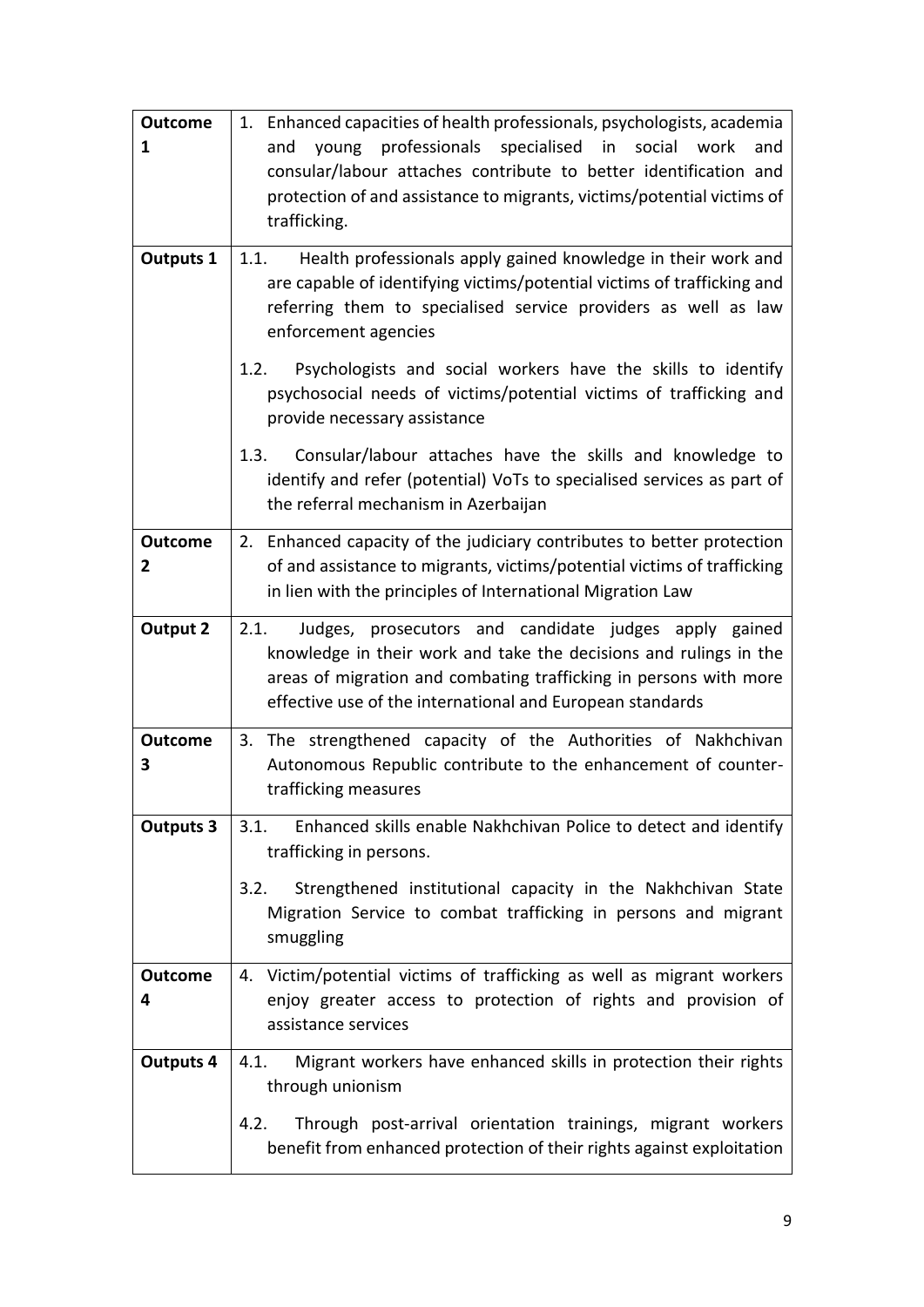| 4.3. Local population and migrants received counselling and are<br>sensitised on the risks of irregular migration, socio-economic<br>consequences of trafficking and their rights                                   |
|---------------------------------------------------------------------------------------------------------------------------------------------------------------------------------------------------------------------|
| 4.4. Awareness raising seminars at secondary schools and higher<br>education institutions result in increased understanding and<br>knowledge of youth on risks of irregular migration and dangers of<br>trafficking |
| 4.5. Victims/potential victims received individual needs-based direct<br>assistance, i.e. voluntary return, (re)integration, medical,<br>accommodation, etc.                                                        |
| 4.6. Through legal assistance, victims and potential victims of<br>trafficking benefit from enhanced protection of their rights                                                                                     |

The project started on 21<sup>st</sup> September 2016 and will end after 37 months on 20th October 2019. The project was articulated around 23 activities, and required some adaptation during the extended implementation phase, as the project was extended on two occasions at no additional cost to the donor: the first for nine months until 20<sup>th</sup> June 2019, and the second for a period of four months until  $20<sup>th</sup>$  October 2019. During the second No Cost Extension (NCE) results achieved under two outcomes were modified to adjust to the level of the project's implementation: First under outcome 3, only output 3.1. was undertaken, as output 3.2. was rolled out under another IOM implemented project to enhance capacities to combat human trafficking. The second major change came under outcome 4, as output 4.1. that was supposed to be the creation of a union of migrant workers proved unfeasible and was changed to a two-day workshop on labour migration governance and protection of migrants, with the approval of the donor.

In terms of the results framework, the project actually achieved or exceeded its stated output targets, as described in the quarterly progress reports. The first NCE was essentially to revise the targets for the project outputs upwards, as the project was able to exceed the initial results target established.

# <span id="page-9-0"></span>4. Evaluability

The project has identified an overall objective, four outcomes and a series of deliverables that should lead to the achievement of the objective. Each has a corresponding indicator developed in the Project Results Matrix. Another question, however, is the extent to which the indicators are SMART and allow to capture the different levels of results. It is important to note that all indicators are proxies and do not directly measure the results at the outcome level. For example, providing a report, a curriculum, or participating in a training, does not automatically lead to enhanced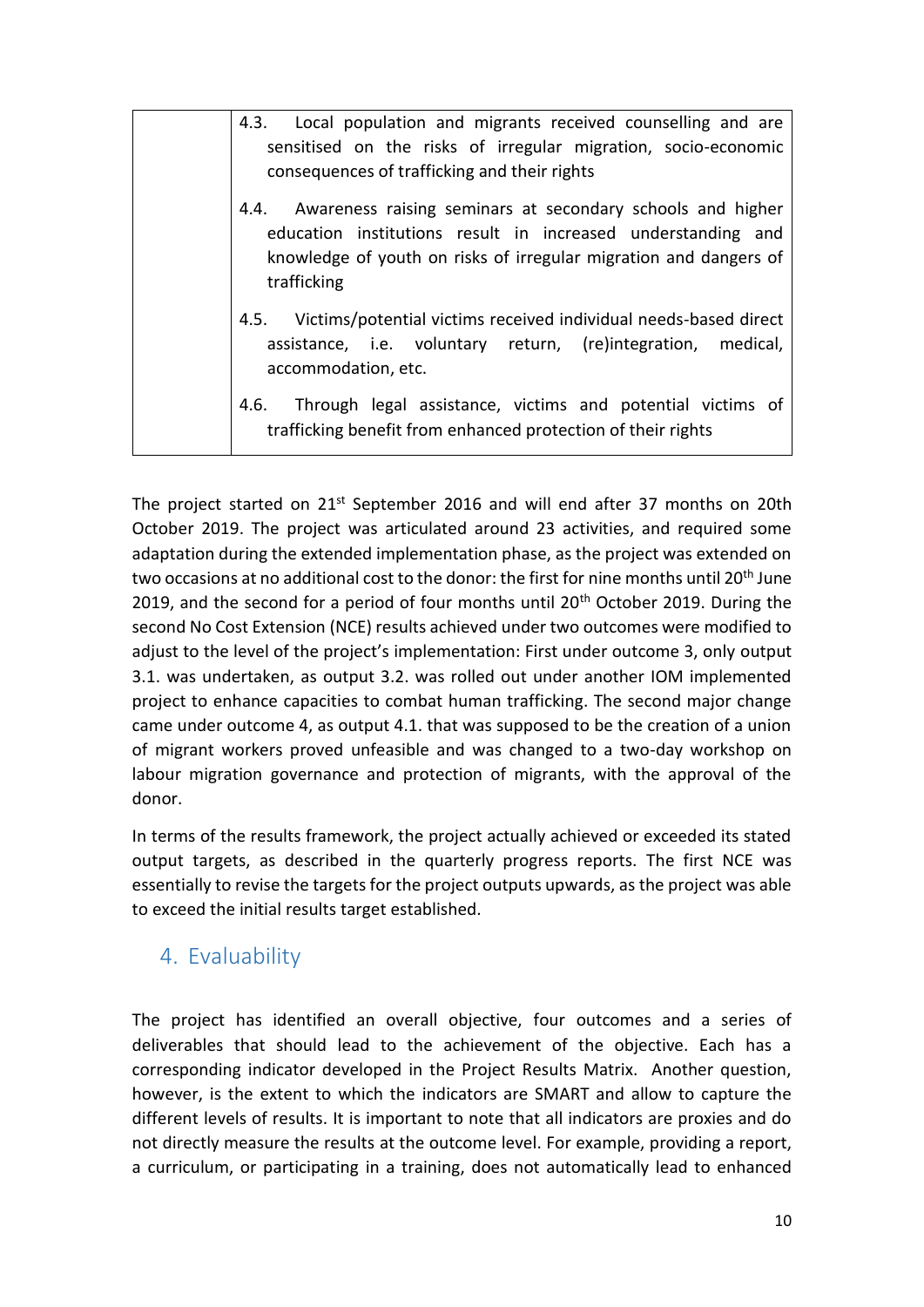institutional capacity. The knowledge, products, and skills gained must be applied to show evidence of capacity development. Future results framework should be mindful of this. While at the outcome level, the indicator should measure **the actual change in institutional performance**, rather than skills and knowledge, which remain an indicator at the output level (completed actions but not change sensitive).

The relationship between the various projects activities and outputs, and the higherlevel results at the outcome and overall project level, seem to be very distant. It is very unlikely that only through the project's outputs such ambitious changes are going to be achieved, so the logical flow and relationship from outputs to outcomes is doubtful. Outputs by themselves do not appear sufficient to reach the intended outcome, and therefore are at best a minimal contribution to the ambitious overall project objective. The latter seems difficult to achieve considering the size of the project, the timeline and the means and resources used to achieve the results. Furthermore, there is no indication regarding the size of the problem (how large is the trafficking in persons problem in Azerbaijan, how important is it in the list of Government priorities, when is the NAP 2019-2023 going to be officially approved), or any indication of coverage (which actor is responsible for what in the national referral mechanism), and therefore there is no clear needs assessment to drive the quantitative results which should be achieved. Another key issue is the difference existing between identifying and recognising foreign VoT and domestic VoT, something that constitutes a very delicate subject when dealing with government services.

The project was subject to an internal Project Performance Review (PPR) in April 2018 which already indicated the need for a results and monitoring framework, as well as additional efforts by IOM to capture outcome-level results. While the IOM indicated in the 7th Quarterly Report that an internal consultant had been contracted to "ensure the development of relevant tools to follow-up the results of the capacity building activities and identify how the participants are making use of the knowledge and skills gained as a results of the project", the information could not be triangulated given the absence of any available evidence.

This gives a strong impression that the project focused much more on achievement of the outputs than on the outcome-level results, which are much more qualitative and are not captured by the suggested set of indicators. As a result, the evaluability of the project is quite low regarding its outcome-level results, and high regarding the output level.

The project structure itself with four outcome and twelve outputs is more a collection of diverse activities than a strategically developed intervention around key axis of interventions. While IOM also has other projects in the field of combating human trafficking, the structure for each project is not based on a strategic partnership that dictates the outcome and outputs with one or two key government partners, but rather through activities that cut across various agencies and do not lead to substantial and tangible strengthening of institutional capacity. As such, the project architecture has favoured breadth and the inclusion of a wide range of partners, over depth with more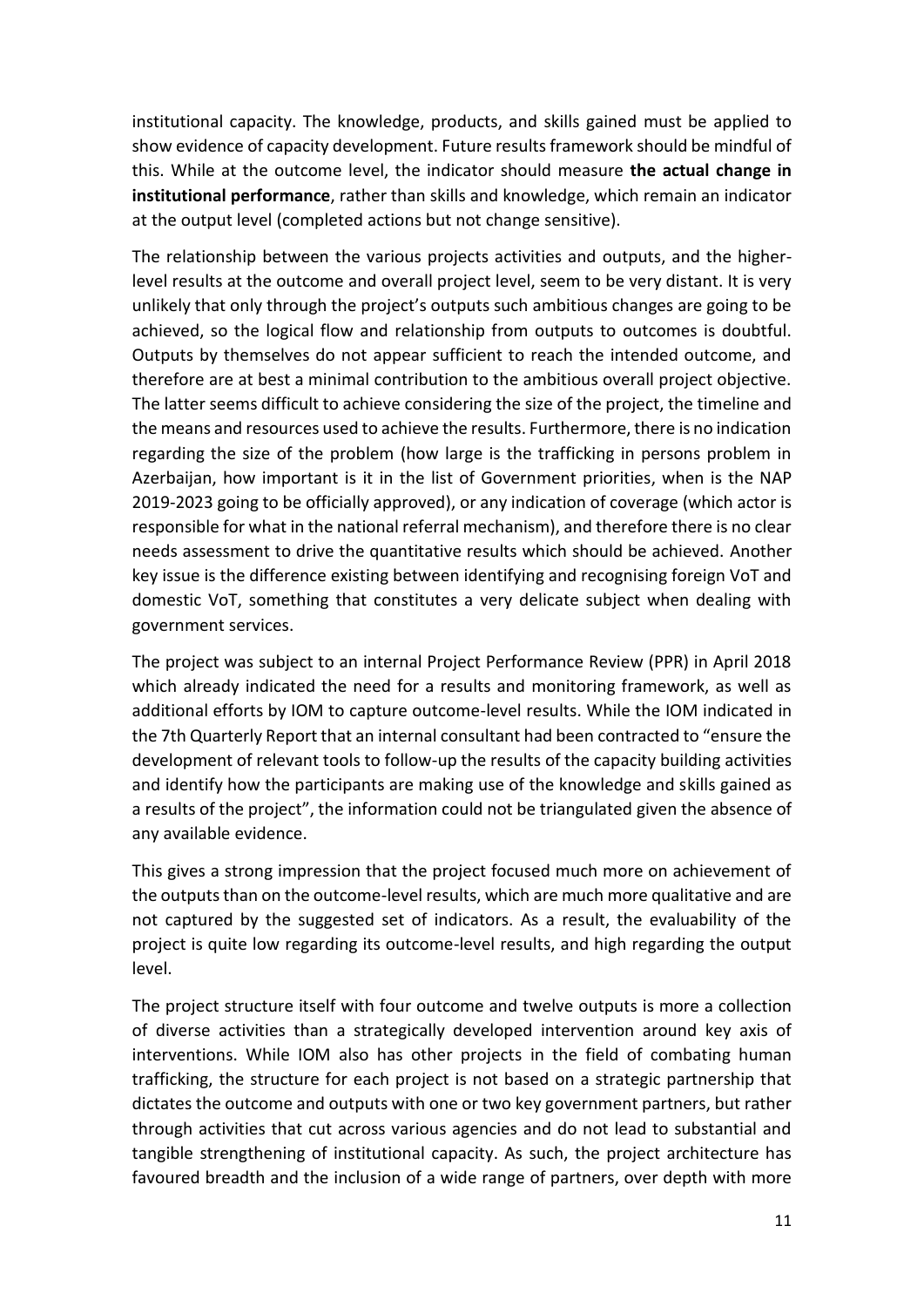strategically focused and targeted interventions with key counterparts, such as the MIA Main Department to Combat Human Trafficking.

# <span id="page-11-0"></span>5. Approach and methodology

The evaluation followed the "utilization-focused evaluation" approach that is described by M. Q. Patton in his book "utilization-focused evaluation<sup>1</sup>" that continues to be a good practice reference material for the conduct of evaluations.

The five criteria for undertaking the evaluation are mentioned in the ToR and are the standard criteria used for project evaluations: relevance, efficiency, effectiveness, and to the extent possible, impact, and sustainability.

The definition of each of the evaluation criteria has been given by the OECD/DAC glossary of key terms in evaluation and results-based management in 2002 as follows<sup>2</sup>:

"Relevance: The extent to which the objectives of a development intervention are consistent with beneficiaries' requirements, country needs, global priorities and partners' and donors' policies.

Efficiency: A measure of how economically resources/inputs (funds, expertise, time, etc.) are converted to results

Effectiveness: The extent to which the development intervention's objectives were achieved, or are expected to be achieved, taking into account their relative importance.

Impact: Positive and negative, primary and secondary long-term effects produced by a development intervention, directly or indirectly, intended or unintended

Sustainability: The continuation of benefits from a development intervention after major development assistance has been completed."

#### **Tools and methodology**

The evaluation was undertaken in the following phases:

- a) Phase 1: Documentary review of project documentation and reports submitted by the IOM and development of the inception report containing tools, data collection methods and key questions;
- b) Phase 2: in-country data collection, for  $6<sup>th</sup>$  to  $11<sup>th</sup>$  October 2019. 15 Individual Key Informant Interviews (KII) and group interviews with primary stakeholders were held, as follows:

<sup>&</sup>lt;sup>1</sup> "Utilization-focused Evaluation", Michael Quinn Patton, 3rd Edition, Sage publications, 1997 <sup>2</sup> OECD/DAC, glossary of key terms in evaluation and results-based management, Evaluation and Aid Effectiveness series, 2002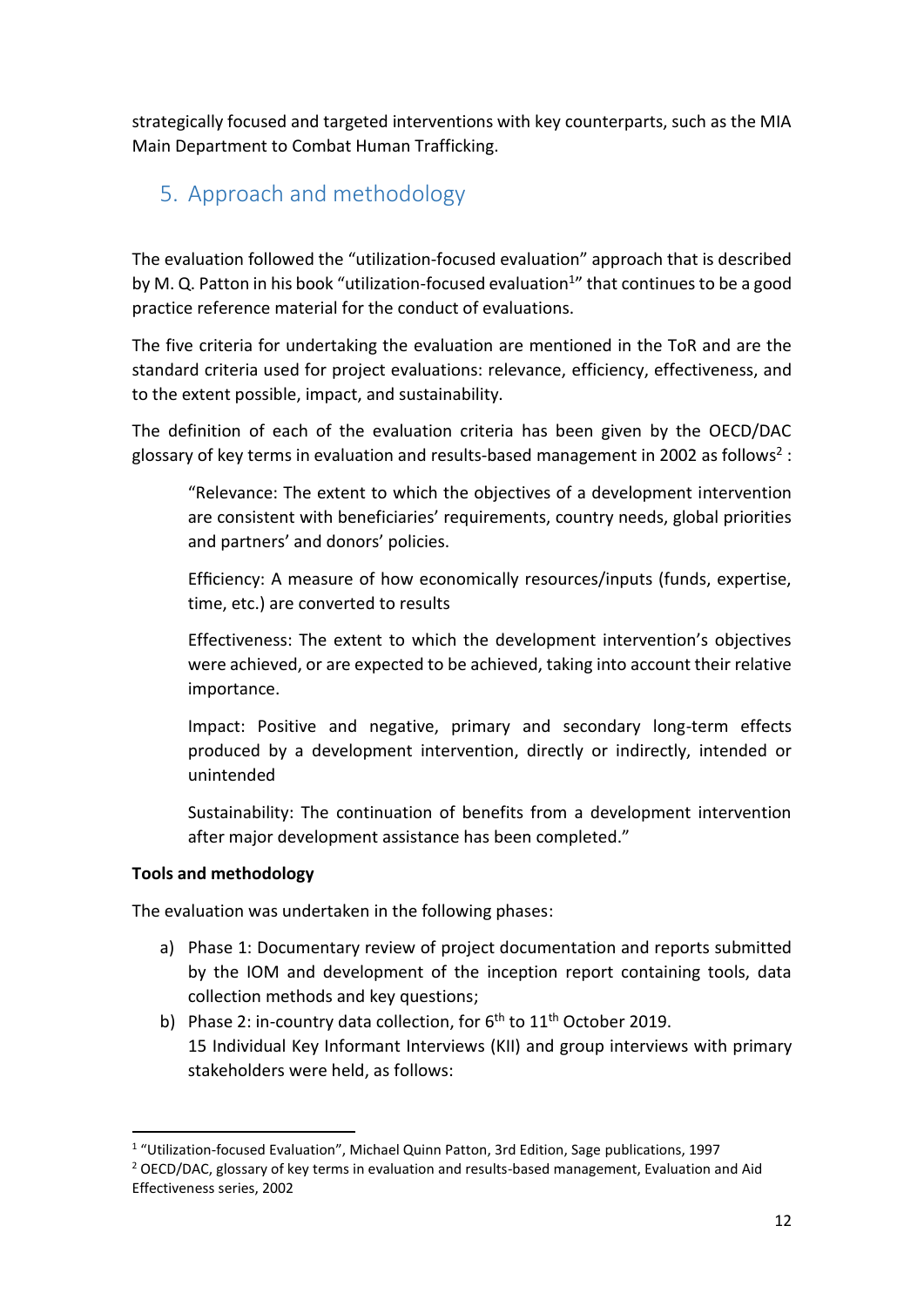| Number         | Who                      | Woman          | Man            | Time (min) | Place                 |
|----------------|--------------------------|----------------|----------------|------------|-----------------------|
| $\mathbf{1}$   | IOM RO VIENNA            | $\mathbf{1}$   |                | 45         | Vienna (Skype)        |
| $\overline{2}$ | <b>ATUC</b>              | $\mathbf{1}$   | $\overline{2}$ | 60         | <b>Baku</b>           |
| 3              | <b>MOI NAR</b>           | 3              | 3              | 30         | NAR (Skype)           |
| 4              | IOM COM                  |                | $\mathbf{1}$   | 40         | <b>Baku</b>           |
| 5              | IOM Proj. Manager        | $\mathbf{1}$   |                | 45         | <b>Baku</b>           |
| 6              | <b>SMS</b><br><b>FGD</b> | 8              | 8              | 45         | (SMS<br>Baku          |
|                | orientation              |                |                |            | Training Centre)      |
| $\overline{7}$ | MLSPP+VAC                | $\mathbf{1}$   | $\overline{2}$ | 60         | <b>Baku</b>           |
| 8              | <b>SMS</b>               | 3              | $\mathbf{1}$   | 55         | Baku                  |
| 9              | JA                       | 3              | 3              | 70         | <b>Baku</b>           |
| 10             | Clean Union PU           | $\mathbf{1}$   |                | 45         | Baku                  |
|                | <b>Clean Union PU</b>    | $\mathbf{1}$   | $\mathbf{1}$   | 30         | Social workers        |
|                | Clean Union PU           | $\overline{2}$ |                | 40         | <b>Potential VoTs</b> |
| 11             | Tamas PU                 | $\mathbf{1}$   |                | 55         | <b>Baku</b>           |
| 12             | <b>AzRC</b>              |                | $\mathbf{1}$   | 50         | <b>Baku</b>           |
| 13             | Women Initiative         | $\mathbf{1}$   | $\mathbf{1}$   | 60         | Baku                  |
| 14             | MIA CT                   |                | 3              | 70         | Baku                  |
| 15             | Azerbaijan               | $\mathbf{1}$   |                | 75         | Baku                  |
|                | children's Union         |                |                |            |                       |
| Total          |                          | 27             | 26             | 830        | Average 52 min.       |
|                |                          |                |                | (almost 14 |                       |
|                |                          |                |                | hrs)       |                       |

#### *Table 2 KII and group interviews – ECMCT evaluation*

- c) Phase 3: data analysis and interpretation, preparation of the draft evaluation report
- d) Phase 4: submission of final evaluation report after addressing consolidated comments

<span id="page-12-0"></span>The evaluator had previously carried out two project evaluations for the IOM in Azerbaijan: the CMBA project, mostly funded by the EU, and the ENCT project, mostly funded by the EU and focusing on enhancing national capacities to combat human trafficking.

## Risks and limitations

The evaluation team leader does not speak Azerbaijani and the interviews with the GoA counterparts and state institutions were mostly done through interpretation, which increases the risk of misunderstanding, particularly when discussing technical terms. Interviews with VoTs were undertaken in one shelter in line with IOM Data Protection measures.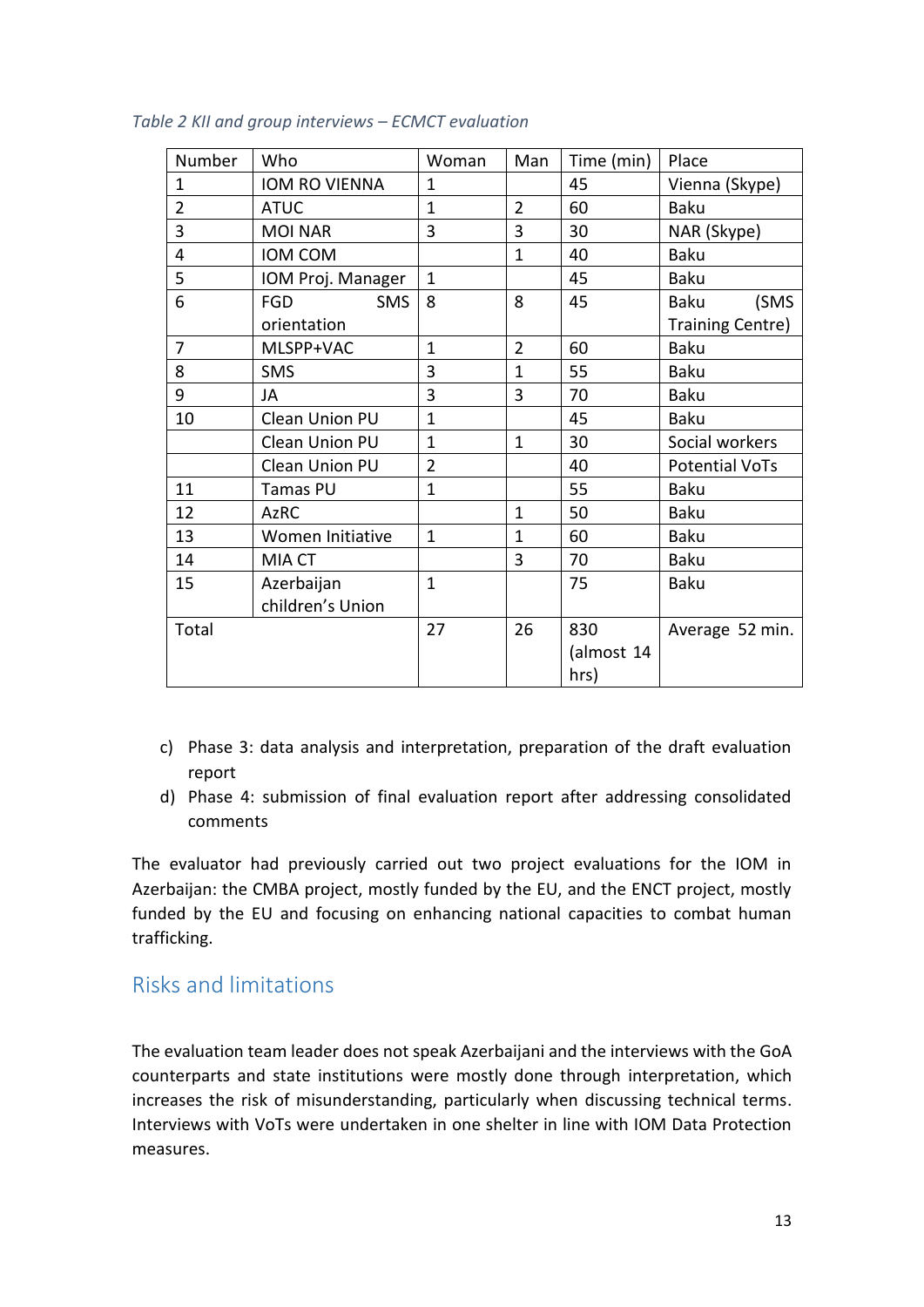## <span id="page-13-0"></span>6. Evaluation findings

The evaluation findings are presented in the order of the evaluation criteria in order to facilitate the reading.

#### <span id="page-13-1"></span>Relevance

.

The project directly supports the 3<sup>rd</sup> National Action Plan on Combating Trafficking in Human Beings, which was adopted by the Government of Azerbaijan for the period of 2014 – 2018, and is aligned with the  $4<sup>th</sup>$  National Action Plan which is expected to be officially adopted this year, for a new five-year period, from 2019 to 2023. Official sources indicate that the NAP has been approved by the Council of Ministers and is pending approval by the President. IOM had already, at the request of the GoA, made some suggestions regarding the upcoming  $4<sup>th</sup>$  NAP<sup>3</sup>. Nonetheless, the downgrading to Tier 2 in the TIP report has come as a wake-up call for government agencies working in combating trafficking in human beings. As a result and for the first time, the three recognised shelters for VoTs and potential VoTs have received state funds for an amount of Manat 25,000 each this year. This is seen as the result of the recommendations made by the US to develop more the support to Civil Society Organisations in the country. Given the downgrading to Tier 2, it is not known how the project donor will align its policy to fund and support counter trafficking efforts in Azerbaijan.

The project is fully in line with the normative framework of the United Nations Agencies, namely the Human Rights Based Approach (HRBA) which is consistent with good international practice in the protection of human rights. An example of this is the contents of the IML training , which included how to identify and assist migrants based on their needs, or how, for the psychological training given to the MoH staff, VoTs should be addressed and assisted and service provision given in line with the NRM provisions. Furthermore, the awareness raising seminars in schools also focused on the risks of illegal migration and explained the human trafficking phenomenon. All awareness raising efforts presented the concept that the VoT is indeed a victim, and as such is protected from prosecution and entitled to assistance, having committed no illegal activity by being a victim. Therefore, VoTs are entitled to protection and assistance in line with their victim status, something entirely aligned to the HRBA approach of the United Nations, in particular the Protocol to Prevent, Suppress and Punish Trafficking in Persons, Especially Women and Children, adopted in 2000 by the UN General Assembly

<sup>&</sup>lt;sup>3</sup> Comment from the IOM: IOM Azerbaijan prepared rather comprehensive recommendations for the 4th NAP to combat trafficking in human beings. The recommendations were shared with the evaluator at the beginning of the process.

The Ministry of Internal Affairs , the Main Department on Combating Trafficking in Human Beings reported verbally at several meetings that they took into consideration the recommendations and they've been incorporated into the 4th NAP. The development of the recommendations was supported through USAID C-TiP project .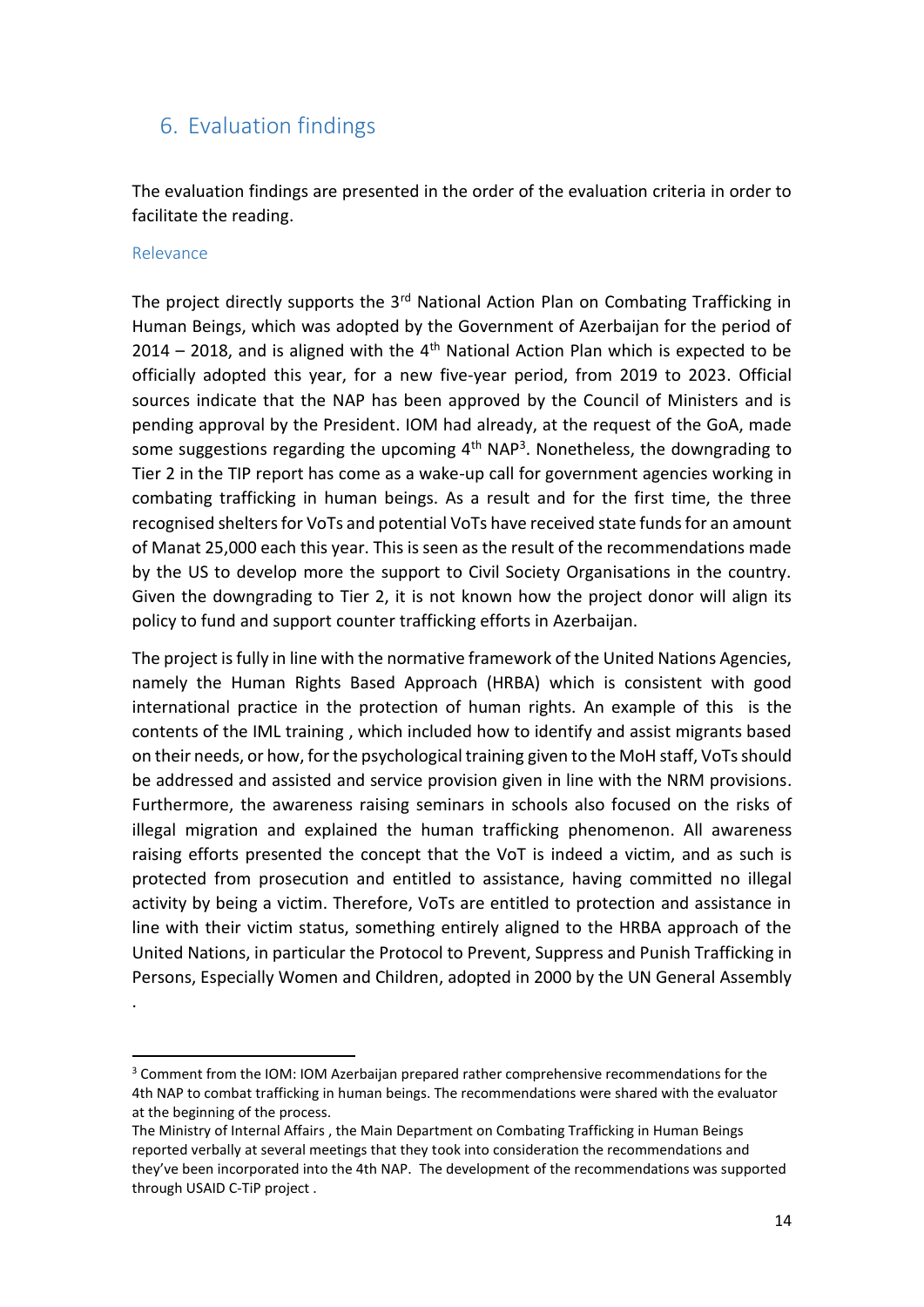The project has the potential, in time, to contribute actively to improved protection and assistance to Victims and potential Victims of Trafficking (VoTs). It is therefore directly relevant to the needs of the end beneficiaries, who are entitled to protection under the TIP legislation and receive support and assistance from their contact with the state institutions. However, the project remains at an early stage of the process of capacity development and it is too soon to consider that substantial changes have already taken place in state institutions to have a concrete application in the way VoTs are treated, protected and assisted. One important aspect is that it is up to the MIA to determine who is a recognised VoT, based on their procedures and the current legislation. While this makes identification of international VoTs feasible, it is a much more sensitive issue to identify domestic VoTs, as this entails a negative image for the country. Therefore, the important message for state institutions is to understand that recognition of the existence of domestic VoTs is part of the international good practices, even though the cases may be grounded on domestic and sex and gender-based violence, which is not antagonistic with the status of VoT.

This project was designed along with several other projects dealing with counter trafficking in human beings: the ENCT project, funded mostly by the EU, and the C-TiP project, funded by USAID. Each project deals with different components but have some similarities. The way the management developed project at the time was based on discussions with project potential partners but giving them a concrete activity or product to be developed. The discussion on the components was essentially centred on the activities to be delivered, rather than on strategic considerations. As a result, the project appears to be spread thin with four different outcomes across five beneficiary state institutions and NGOs, considering the amount of the funding available. There is no direct connection or linkages between some of the outcomes, and the project works exceedingly on initial capacity development but without the strategy, tools, approach and process to make a serious support to a specific state institution. This approach should be revised in the next phase if a continuation is possible, given that it is now time for IOM to focus more on the strategic support to its key partner (one or two state institutions, first and foremost MIA Main Department for CT).

Based on the different interviews with stakeholders, they were involved in the definition of the activities (contents, dates, methodologies) but not so much in identifying whether these activities were really strategically supporting the state institutions. As a result, one of the activities had to be cancelled (establishment of a migrant worker's trade union), something that was not necessarily feasible in the context of Azerbaijan and could have been identified at an earlier stage. Similarly, the activities under output 3.2 were rolled out under another project (ENCT), thereby showing potential linkages and synergies that have not been clearly explained, and perhaps exploited. Amongst the initial stakeholders, the Azerbaijani Red Crescent was identified as a partner in the project from the beginning. There were efforts and initial conversation to extend the partnership and inclusion of the State Committee for Women, Family and Children to be linked to education of students in schools, but it didn't materialize. As a result, the Azerbaijani Red Crescent carried out this activity as a main partner.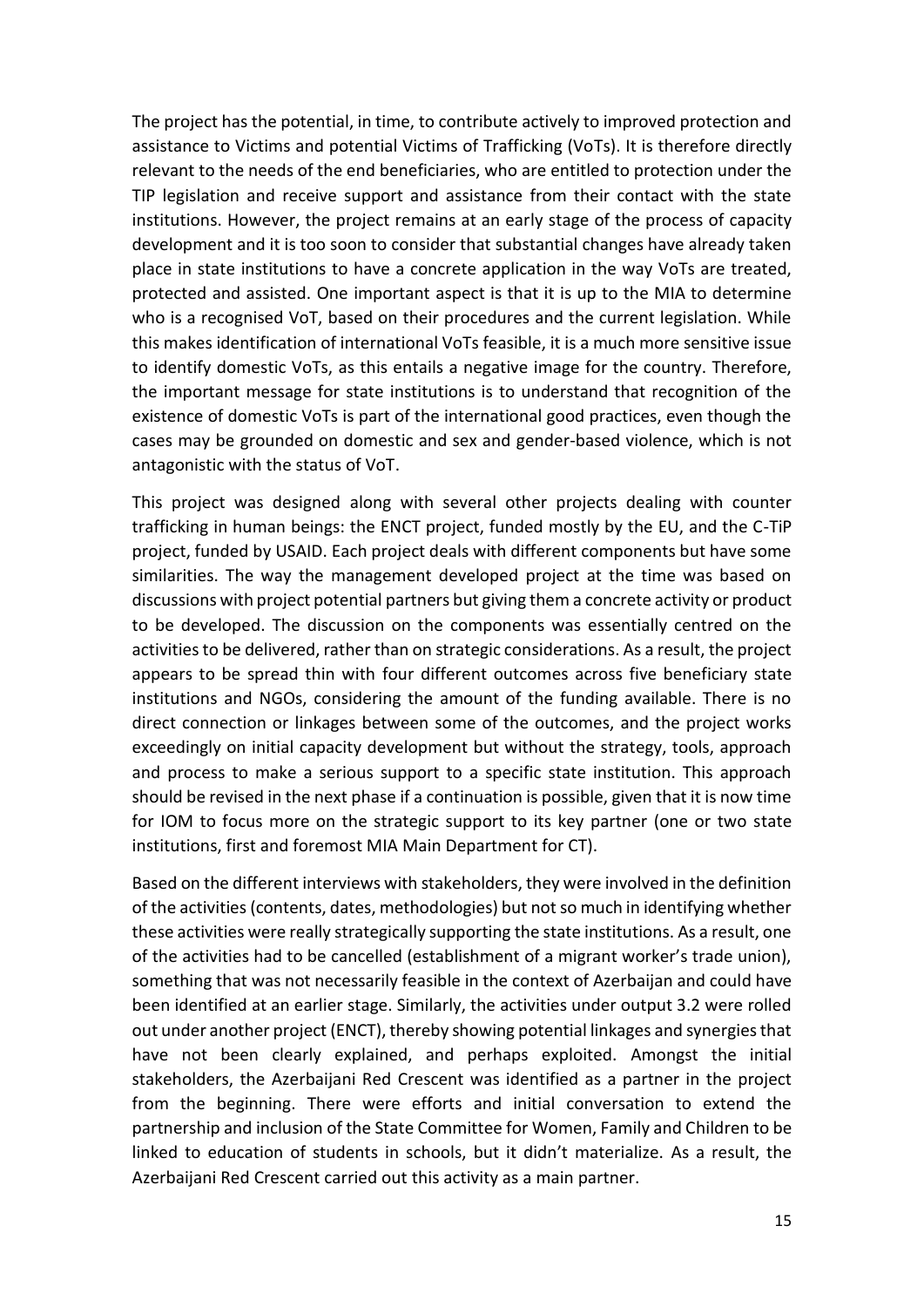State institutions expect IOM to continue what they see as a very valuable support for the implementation of the  $4<sup>th</sup>$  NAP, and IOM certainly has an important role to play as a strategic partner in ensuring the functioning of the NRM, as a technical resource to further contribute to practical capacity development of at least one key partner, and generally as a provider of good international practices, which is seen as the way forward for the government agencies as the GoA is keen to be aligned with the best international practices.

#### <span id="page-15-0"></span>**Efficiency**

The final financial figures are not yet available for this project, since it is closing on 20<sup>th</sup> October 2019. However, based on the feedback received from the IOM, the following expenditures were incurred under the ECMCT - phase VI as of 30 June 2019 as follows:

| Donor                | <b>WBS</b> | Expenditures | Budget (USD) | Delivery rate |
|----------------------|------------|--------------|--------------|---------------|
|                      | number     | (USD)        |              | (%)           |
|                      |            |              |              | carried over  |
| Balance from phase V | CT.0883    |              | 122,507      | 21 Sept. 2016 |
| US Govt. - INL       | CT.0998    |              | 742,478      | 21 Sept. 2016 |
| <b>TOTAL</b>         |            | 629,014      | 864,985      | 72,7%         |

*Table 3 Project expenditures as of 30 th June 2019 (not final)*

Additional expenditures are expected to take place in the second no cost extension period of the project, so that the budget will likely be entirely spent with the additional activities undertaken during the last quarter of the project.

#### Management efficiency

The IOM recruited a project manager that did not stay throughout the extended project implementation period. While another project manager was hired, the IOM made significant savings on the staff costs as mentioned in the financial report (e.g. 82% of the budgeted costs for staffing).

IOM did not use a monitoring matrix or monitoring plan for the project, which should be based on the results framework, so that there was inconsistent follow-up and monitoring of activities and outputs. Given that the primary language in Azerbaijan is Azerbaijani, the evaluator found that different persons who contributed to writing progress reports did not use a standardised terminology in the English version, which further made the tracking of the activities difficult, as the same activity is sometimes coined as "workshop", sometimes "training", sometimes "event", as well as other terms. More quality control could be put into the wording used by IOM in the reports it has produced. Staff variation and an inconsistent M&E process led to a largely narrative reporting of the various activities without linkages to the expected higher-level results of the project (e.g. the outcome statements), thereby showing a gap in the application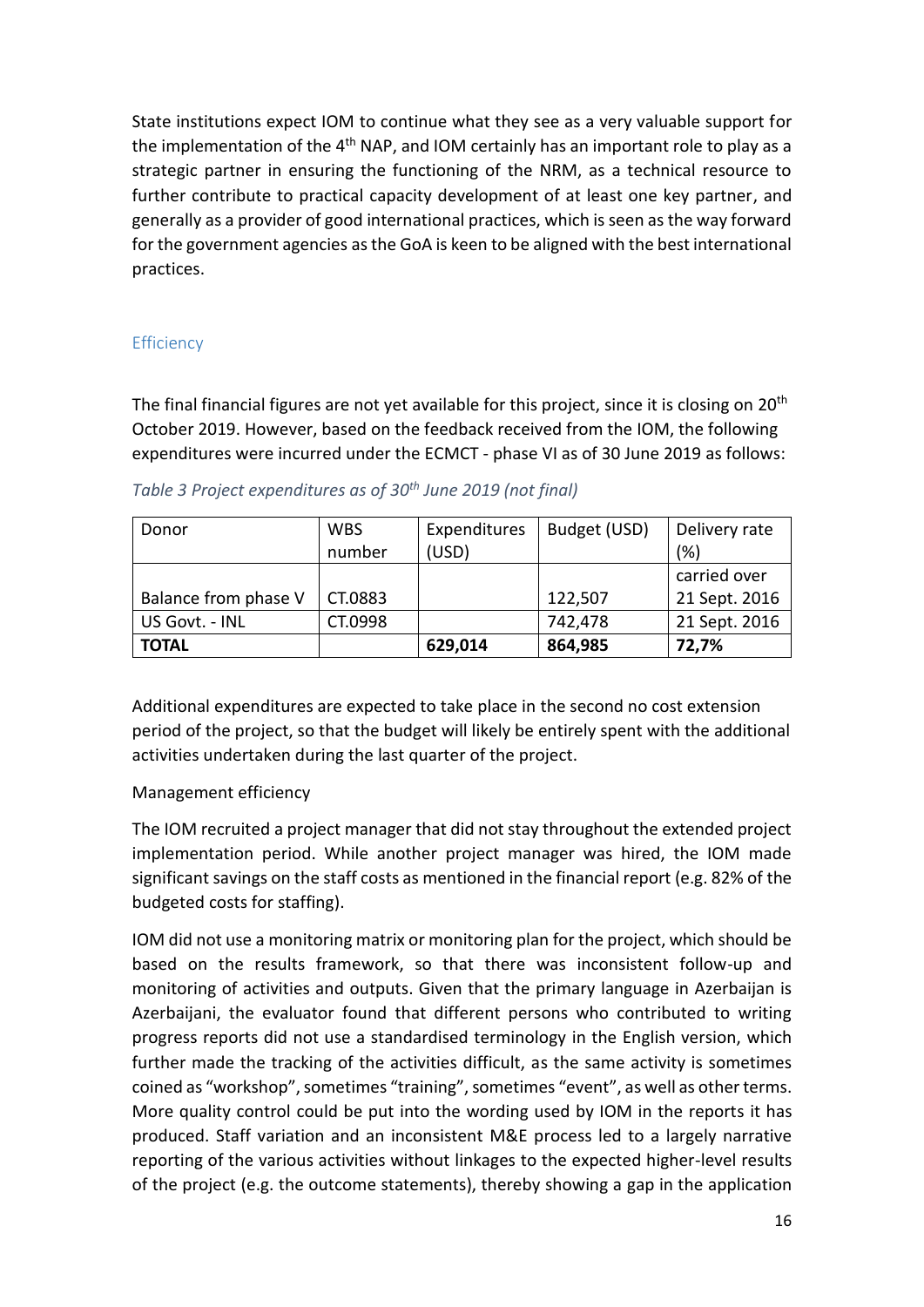of Results-Based Management (RBM) principles and of the relationship between the output and outcome levels.

The IOM regional office carried out a Project Performance Review (PPR) in April 2018 and made several recommendations to improve monitoring of results, in focusing on the higher-level results, and on incorporating the gender dimension more clearly in the project implementation. Based on one of the recommendations of the Project Performance Review, IOM Azerbaijan included gender related issues into the agenda of the ToT. Thus, a dedicated training session focusing on gender equality and gender considerations relevant for counter trafficking actors was included into the program. However, this remains short of incorporating a gender lens when designing the project intervention.

On the other hand, the pre and post-test questionnaires that were administered under this project for all the training activities demonstrate good practice results, as evidence of knowledge increase and skills acquisition. This is an improvement over other projects such as the ENCT which had much lower post-training results percentage and is generally a good indicator for the first level of results (output level) regarding the skills and knowledge gained, even though it does not measure to what extent the skills and/or knowledge are being applied by the trainees or participants. Similarly, good results of the awareness raising activities with the students in schools were obtained, and amongst the different training constituencies of the project activities. The same applies to the migrant post-arrival orientation sessions held at the SMS training centre and is a common strength of the activities of this project. This practice of pre and post-training questionnaires should be maintained in future projects, but coupled with an indicator to appraise the application of the skills received. Anecdotal evidence from interviewees suggest that the conditions are not fully present for state institutions to apply in practice these skills – for example, in the case of the psychologists trained in the psychosocial support to VoTs, as for the time being they have not had direct contact with confirmed cases of VoTs, but with potential VoTs. While this appears to be a small matter, it is important to point out that only those cases officially recognised as VoTs by the MIA can enter the NRM and obtain the support of the different actors and state agencies involved.

#### <span id="page-16-0"></span>Effectiveness

The analysis regarding the effectiveness of the project is made from the higher-level of the project (overall objective) to the lowest level of results (outputs).

At the overall project objective level, the project laid the foundations to contribute to strengthening the national capacity in effectively countering the trafficking in persons phenomenon as the overall project objective reads. In concrete terms, the main impact of the project has been generally raising awareness about TIP amongst the various state agencies, increasing the knowledge of best international practices about combating of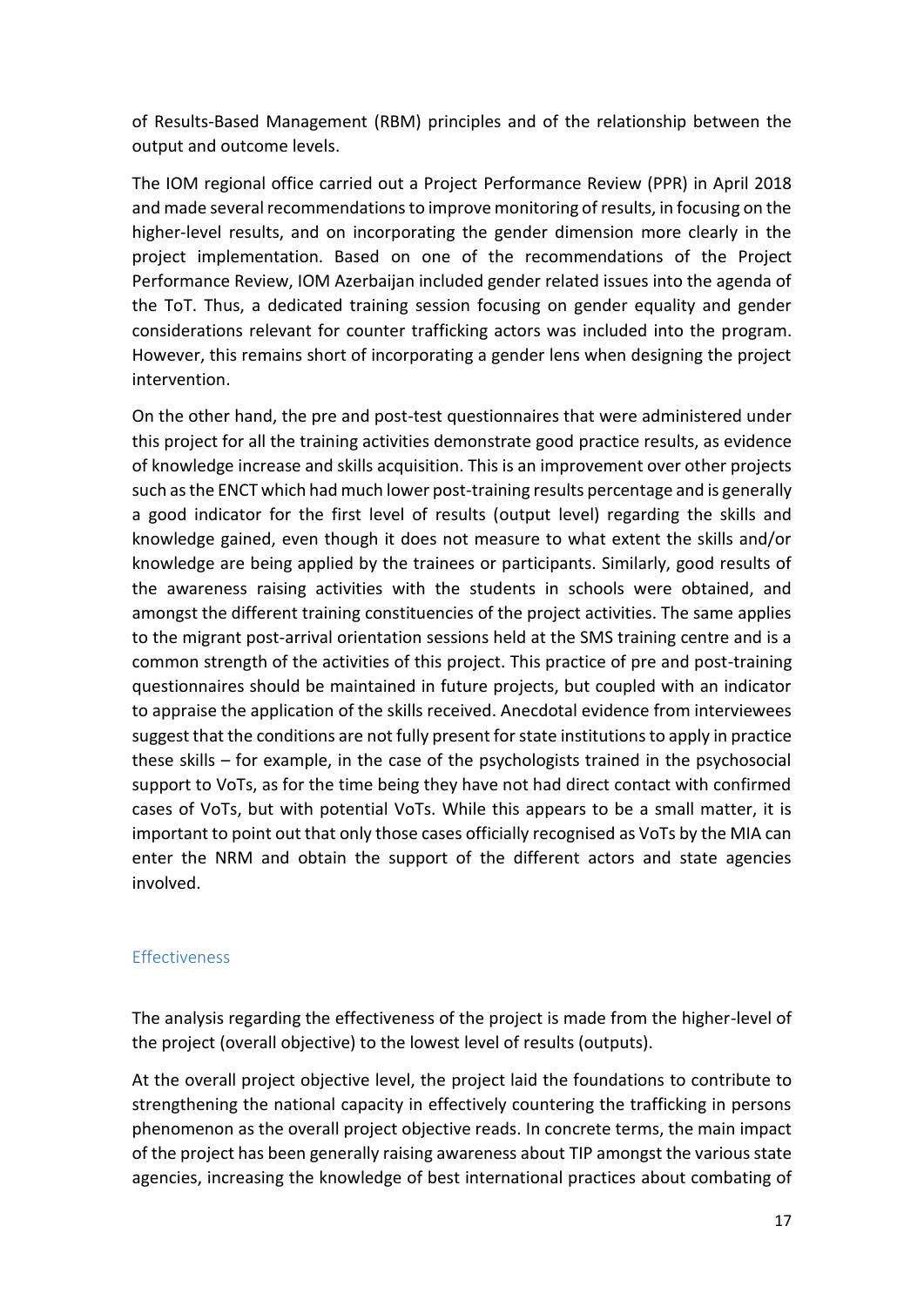TIP, and improving inter and intra-agency coordination and communication. The awareness raising was done at various levels with different actors, members of the National Referral Mechanism (NRM), and also through the school system with no less than 1,914 awareness raising seminars in schools throughout the country. An important achievement of the awareness raising efforts is that these attempted to cover as much of the country as possible to bring the information closer to where VoTs and NRM actors are present, although some aspects were necessarily limited given funding and scope constraints (e.g. training of judges and prosecutors).

Note that the results framework did not contain specific indicators for the overall project objective.

#### <span id="page-17-0"></span>Outcome-level results

The project's **first outcome** is "Enhanced capacities of health professionals, psychologists, academia and young professionals specialised in social work and consular/labour attaches contribute to better identification and protection of and assistance to migrants, victims/potential victims of trafficking". The indicator to measure this progress was:

• % of beneficiary doctors/nurses, psychologists, social workers, consular/labour attaches confirming they possess the enhanced knowledge and skills in identification and targeted assistance provision (to VoTs) after being trained. The target was at least 80%

According to the definition of an outcome as per United Nations Development Group (UNDG) Results-Based Management Handbook (2012), an outcome focuses on change in institutional capacity or in behaviour of a given target group. It is therefore questionable to consider the statement as an outcome statement, as a number of trained professionals is technically an output. To the extent that there is no evidence in application of the said knowledge and skills, it is difficult to assess the effect of the training towards institutional change, or, indeed, whether such a change in the institution is desired. That said, the data collected by IOM shows that they far exceeded the target of 80%, as mentioned in the different progress reports. A sample of the training results shows the following :

| participants    | constituency         | place | date          | results |
|-----------------|----------------------|-------|---------------|---------|
| 29 ((14 F 15 M) | Diplomatic attaches  | Baku  | 25.07.2018    | 89.44%  |
| 21 (13 F 8 M)   | Psychologists<br>and | Guba  | 25-27.04.2018 | 82.44%  |
|                 | health professionals |       |               |         |
| 18 (16 F 2 M)   | Psychologists<br>and | Shaki | 15-17.05.2018 | 81.43%  |
|                 | health professionals |       |               |         |

*Table 4. Percentage of trainees confirming increased knowledge*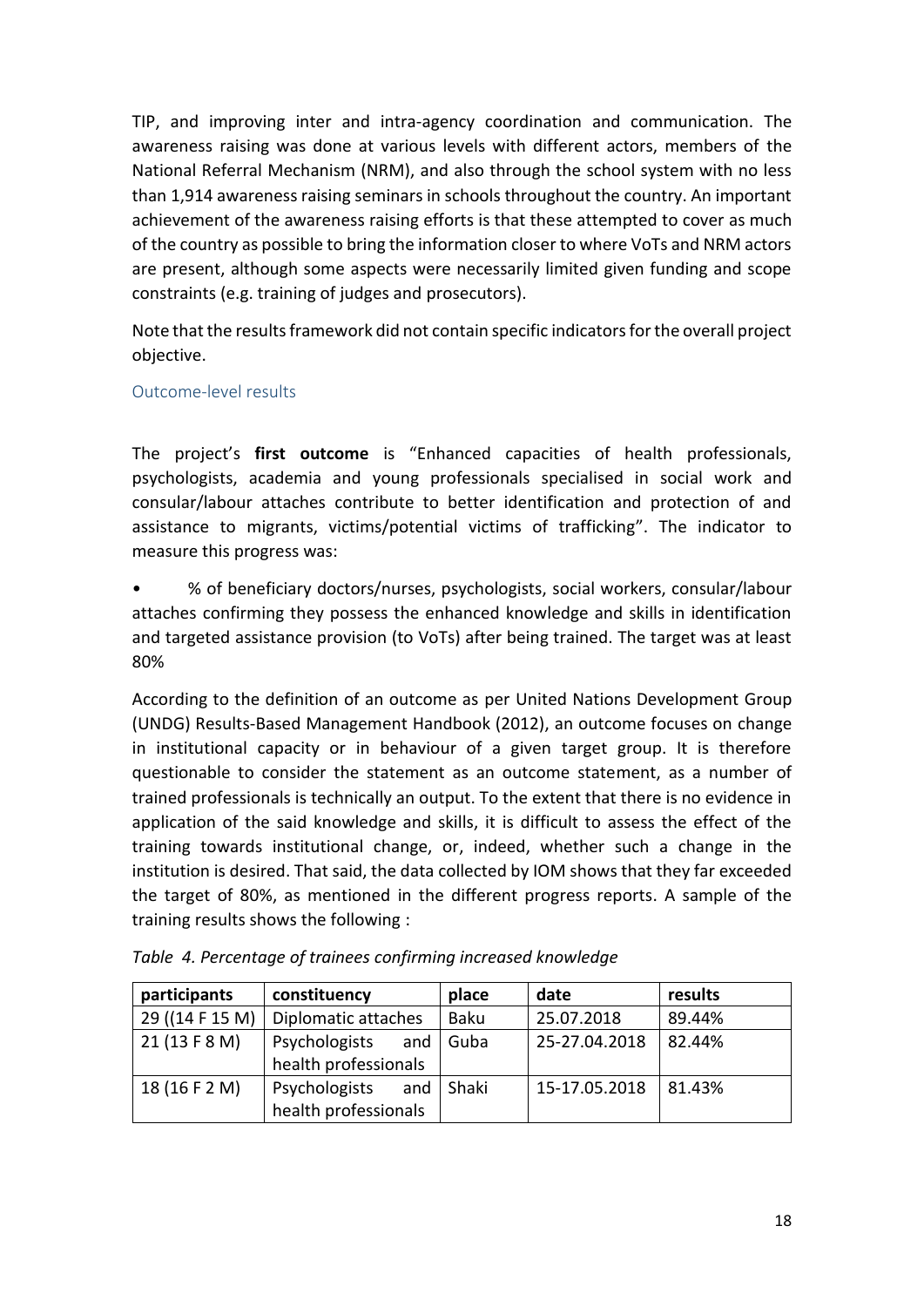The **second outcome** is that "Enhanced capacity of the judiciary contributes to better protection of and assistance to migrants, victims/potential victims of trafficking in line with the principles of International Migration Law". The indicator to measure the progress were identified as:

• Percentage of beneficiary judges/prosecutors/candidate judges confirming they possess enhanced knowledge and skills after participating in this project.

Again there is a difference between demonstrating institutional capacity in addressing the needs of the migrants and the actual indicator, which measures skills and knowledge acquisition only.

IOM reports a result of 81.57% on this outcome, with a target of 80%. The actual details and data sources for the calculation were not available to the evaluator for verification.

The **third outcome** is defined as "The strengthened capacity of the Authorities of Nakhchivan Autonomous Republic contribute to the enhancement of counter-trafficking measures". The indicator for this outcome is percentage of trained government officials who score 70% or above on post-training tests, with a target of 80%.

The outcome was reduced from initially two to a single output which contained a single activity: training of four officials of the NAR police. The results show a 66,6% knowledge increase, compared to a target of 80%. The same comments mentioned for outcomes 1 and 2 apply to this outcome statement.

The **fourth outcome** is stated as "victims/potential victims of trafficking as well as migrant workers enjoy greater access to protection of rights and provision of assistance services". The two indicators for this outcome is 1) "geographical coverage where services are available". It is unclear what the indicator is supposed to measure, but IOM provides an achievement of 94,87% based on the work of the Migrant Information Desks (MID)s that the Azerbaijan Red Crescent Society has done in 74 regions and cities. However that is somewhat contradictory with the number of actual cases requesting information from MID and even the IOM-run Migrant Information Centre as migrants appear to be using alternative sources of information – with mostly a large volume of telephone calls to the MIC rather than physical visits to the premise, as indicated by the MIC responsible. The total target for the indicator was 100% as all country was supposed to be covered. 2) "Trade Union of Migrant workers established and operational". This was not achieved, and some interviewees indicated that such a project was not feasible from the start, which could have been identified through wider initial consultation and communication with key stakeholders. However, the majority of the activities and outputs relating to VoT assistance and protection were actually undertaken under outcome 4, so there is a strong gap between the outputs under outcome 4 and the two indicators identified to measure the outcome level (the creation of the trade union was one of six outputs under outcome 4)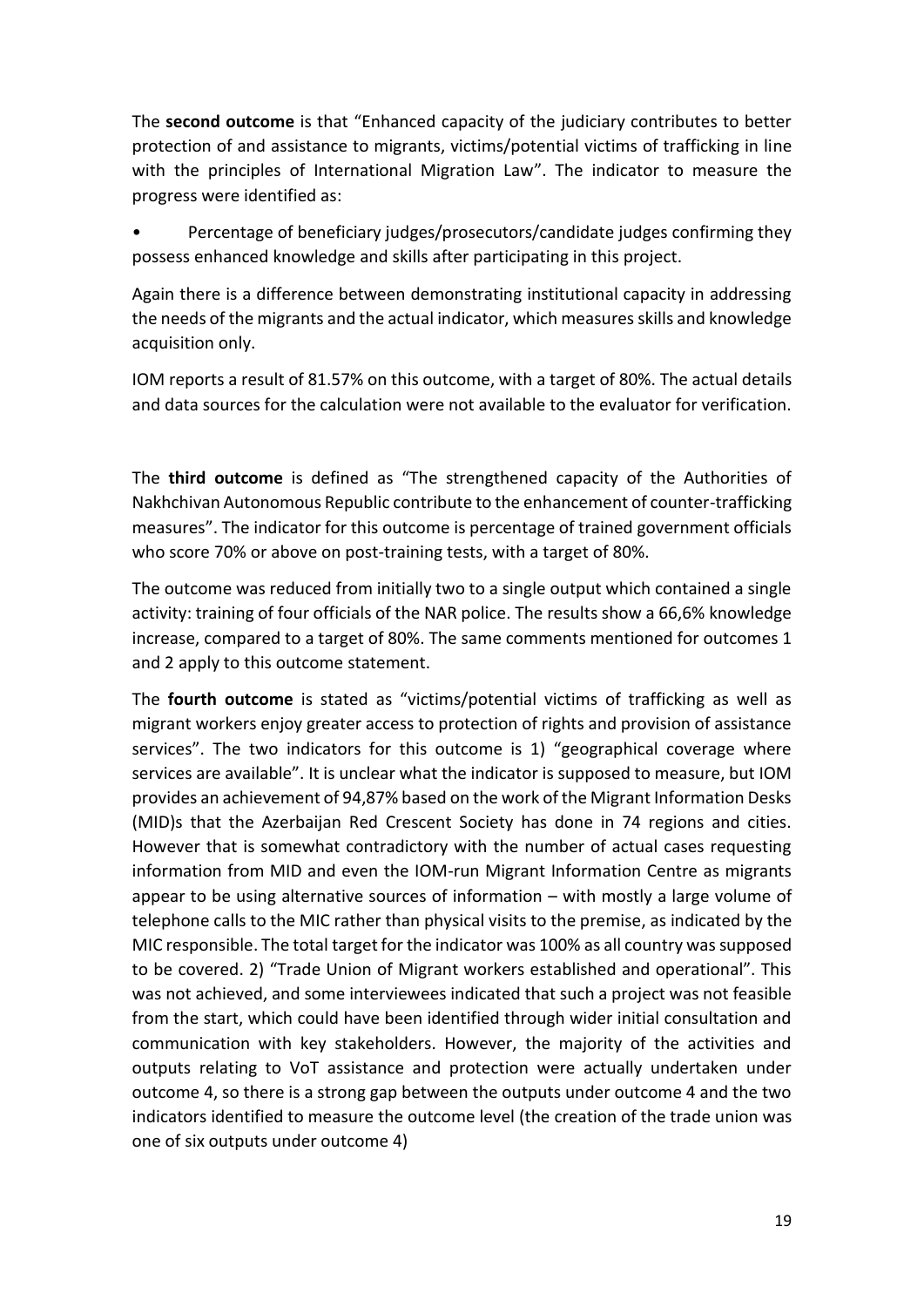#### <span id="page-19-0"></span>Output-level results

Outputs are the lowest level of results in project management. They are the results of completed services and/or activities, and can be fully attributed to the IOM, unlike outcome-level results, which are linked from multiple factors in addition to the project's outputs and require an analysis of the project's partnership strategies in order to be properly assessed. Almost all output indicators show that IOM has reached or surpassed the targets as indicated in the quarterly progress reports, so IOM is fully on track with results at the output level. Another question is to what extent the targets and indicators are meaning in showing results. The analysis here is based on stakeholder interviews and documentary analysis and interpretation relating to each of the outputs from a qualitative perspective.

#### *Outputs 1*

*1.1. Health professionals apply gained knowledge in their work and are capable of identifying victims/potential victims of trafficking and referring them to specialised service providers as well as law enforcement agencies*

*1.2. Psychologists and social workers have the skills to identify psychosocial needs of victims/potential victims of trafficking and provide necessary assistance*

The two first outputs are different aspects of the same component. Key results are the holding a various training workshops and seminars, demonstrated enhanced knowledge of the trainees over the target, and the development of a Training of Trainers (ToT) in December 2017 on psychosocial assistance for survivors of human trafficking. As a result, a manual for trainers was developed on psychosocial assistance with the inputs of the Victim Assistance Centre (VAC) of the MLSPP. The ToT was carried out by IOM experts and trainers for the subsequent trainings were selected amongst the MoH staff participants. As confirmed during the interviews, the main result is the broad information awareness raising on HT, how to deal with victims and confidentiality aspects.

*1.3. Consular/labour attaches have the skills and knowledge to identify and refer (potential) VoTs to specialised services as part of the referral mechanism in Azerbaijan*

Two workshops were undertaken during the project under this output, with quantitative results exceeding the planned target (see table 4 above). The evaluation did not interview the Ministry of Foreign Affairs staff and was not able to obtain first-hand feedback regarding the training, although interviews with the VAC of the MLSPP also indicated participating in these workshops.

#### *Output 2*

*Judges, prosecutors and candidate judges apply gained knowledge in their work and take the decisions and rulings in the areas of migration and combating trafficking in persons with more effective use of the international and European standards*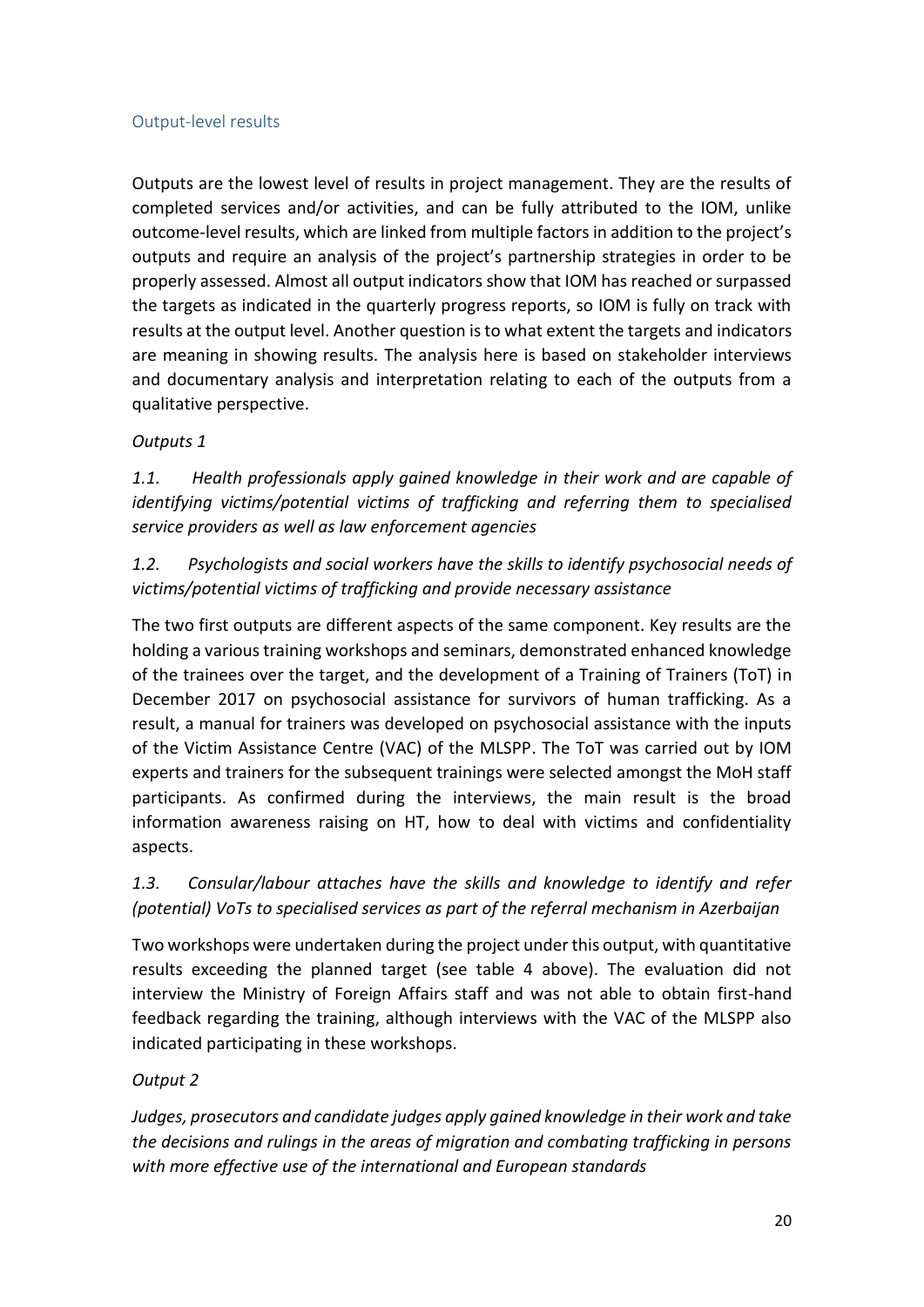IOM undertook to continue its existing collaboration with the Justice Academy, with whom they had previously already developed a number of curricula relating to the problem of TiP, in order to establish a Handbook on International Migration Law (IML) which is destined to judges, prosecutors and legal staff specialists. The process proved long and arduous for several reasons: firstly, because it is important that translation be properly budgeted and executed by skilled translators, given the nature of the audience and of the document. Secondly, because even when it is translated, it needs to be contextualised by experts working in the legal field. It was in fact a request by the interviewees from the JA meeting that IOM should outsource the verification of the translation for a fee. Thirdly, it was also indicated that the size of the manual, reportedly some 300 pages, could be done through collaborative action with several experts, in order to shorten the turn-over time. There were also discussions amongst the interviewees (judges, barristers, JA members) regarding the interpretation of the law regarding TiP cases, showing therefore that there is an outstanding need to increase the training across the country.

In addition to the development of the IML manual, the judges and prosecutors also participated in a ToT on the basis of the IML manual contents. Although it was not finalised at the time the trainings took place, an international expert from IOM facilitated the ToT and introduced the materials that could be used for the subsequent training by the Azerbaijani judges, barristers and legal experts that were trained as trainers.

During the interview it was also suggested that the coverage of the judges and prosecutors and legal experts trained was very small compared to the needs. Reportedly some 15-20 participants had been reached, when the country has a target audience of some 1,300 individuals. As a result, it was suggested that in order to reach a critical mass that may lead to institutional change, a minimum of 300 judges/prosecutors should be trained. A good practice example is that the training was done in several locations throughout the country, thus taking the information closer to the locations where VoTs and potential VoTs cases are.

#### *Output 3*

## *3.1. Enhanced skills enable Nakhchivan Police to detect and identify trafficking in persons.*

### *3.2. Strengthened institutional capacity in the Nakhchivan State Migration Service to combat trafficking in persons and migrant smuggling*

The output 3.2. was cancelled and undertaken under a separate project, so output 3.1. was the only product under outcome 3. The result was the holding of a seminar for four police officers which showed test results somewhat under the target. Interview with the NAR police indicated that the training was very useful from a qualitative perspective, as it showed the methods used by recruiters to recruit VoTs, how VoTs are victimised, the specific methods they employ to deceive the VoTs, during a five-day training. However, they also indicated that the next steps would be to use those skills, because they have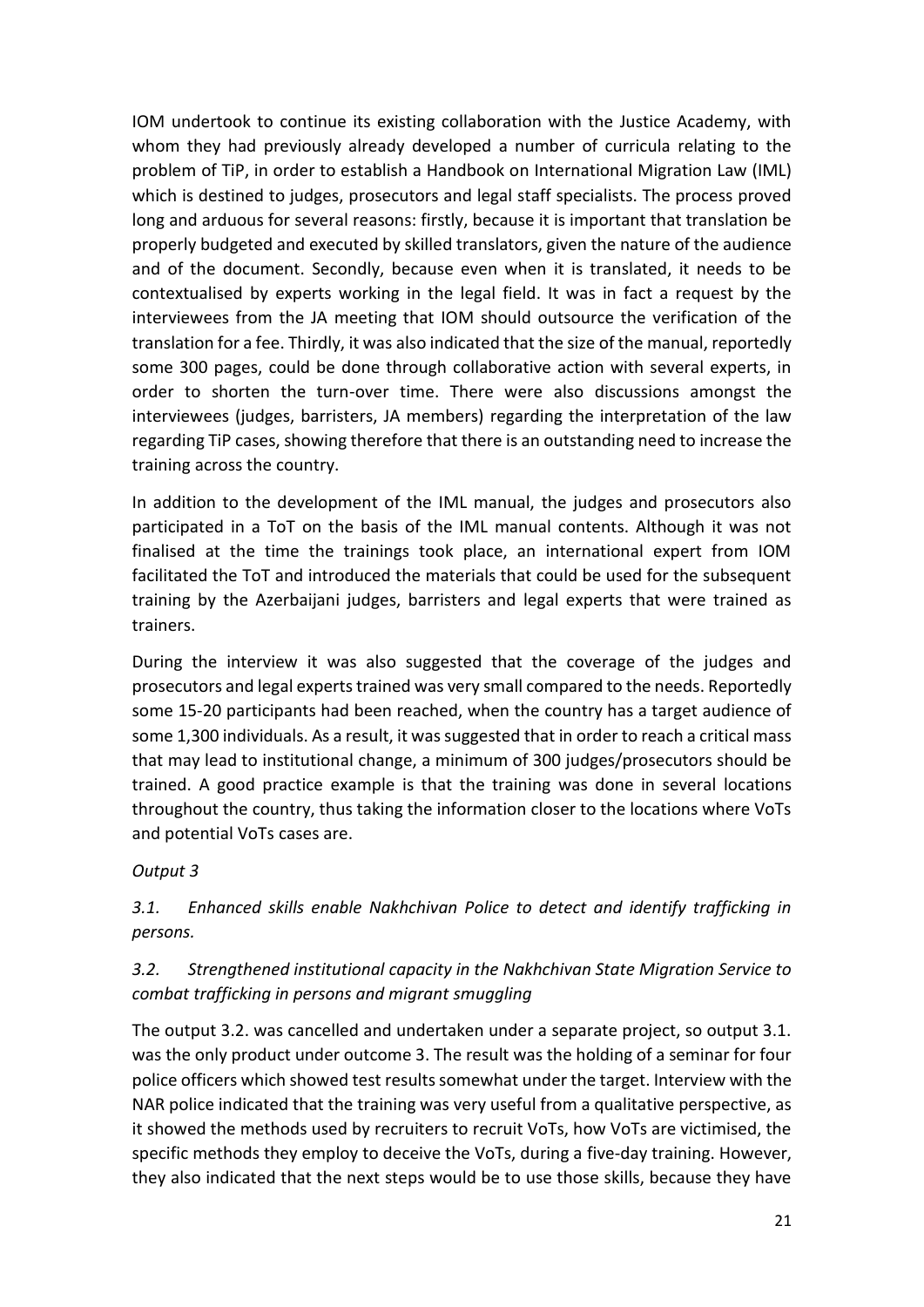not recorded TiP crimes in NAR yet, and there is no NGO in NAR working on counter TiP efforts, so the need for continued support was mentioned.

#### *Output 4*

This output incorporated the highest number of different activities. At the same time, if outputs are compared between each other, they are quite different in terms of scope and size and depth, and it is legitimate to question the rationale (unexplained) for the structuring of the project along these outcomes and outputs. For example, outcome 3 was finally composed on a single output 3.1. based on a single capacity development training to NAR Police. Compared to Outcome 4 and its six outputs, the efforts into outcome 3 are clearly smaller than those undertaken to achieve the six output statements of outcome four. IOM does not keep an explanation for some of the changes and it needs to have a stronger narrative during implementation to explain some of the requested changes. It would have been more adequate from the perspective of the evaluator that the outputs related to VoT assistance and shelter support be under a separate outcome, as the relationship between the migrant workers trade union under 4.1 and the assistance to VoTs under 4.5 are not evident nor do they share clear synergies (the achievement of one output has no influence or effect on the other output). Under the six specific activities slotted under output 4, the following results were achieved:

### *4.1. Migrant workers have enhanced skills in protection their rights through unionism*

A long interview with the Azerbaijan Trade Unions Confederation showed that the activity was a pioneer which reflected their desires and expectations. However, the initial negotiations did not incorporate the MLSPP nor the private sector. The result was not achieved, as mentioned in the  $11<sup>th</sup>$  quarterly progress report, because basically the private sector is simply not interested in this project, something that could have been identified sooner had IOM undertaken a wider and inclusive partnership consultation rather than developing efforts which were condemned to fail from the start. The private sector has highly qualified workers who have no interest in entering unionism and the feasibility of such a result was at best doubtful. It is further the view of the evaluator that the ILO would have been better positioned for such a project, being a tripartite constituency of trade union, government and private sector. So, in the end the result was not achieved and a two-day workshop was held as a substitute result.

## *4.2. Through post-arrival orientation trainings, migrant workers benefit from enhanced protection of their rights against exploitation*

This appears as a successful activity that has benefitted a large number of migrant workers. It is undertaken by IOM trainers in the SMS training centre and is held with three training modules each covering a specific topic, supported by brochures in Azerbaijani language. The evaluator was able to witness one such training and have a short interview with the 16 people present (8 women and 8 men) of different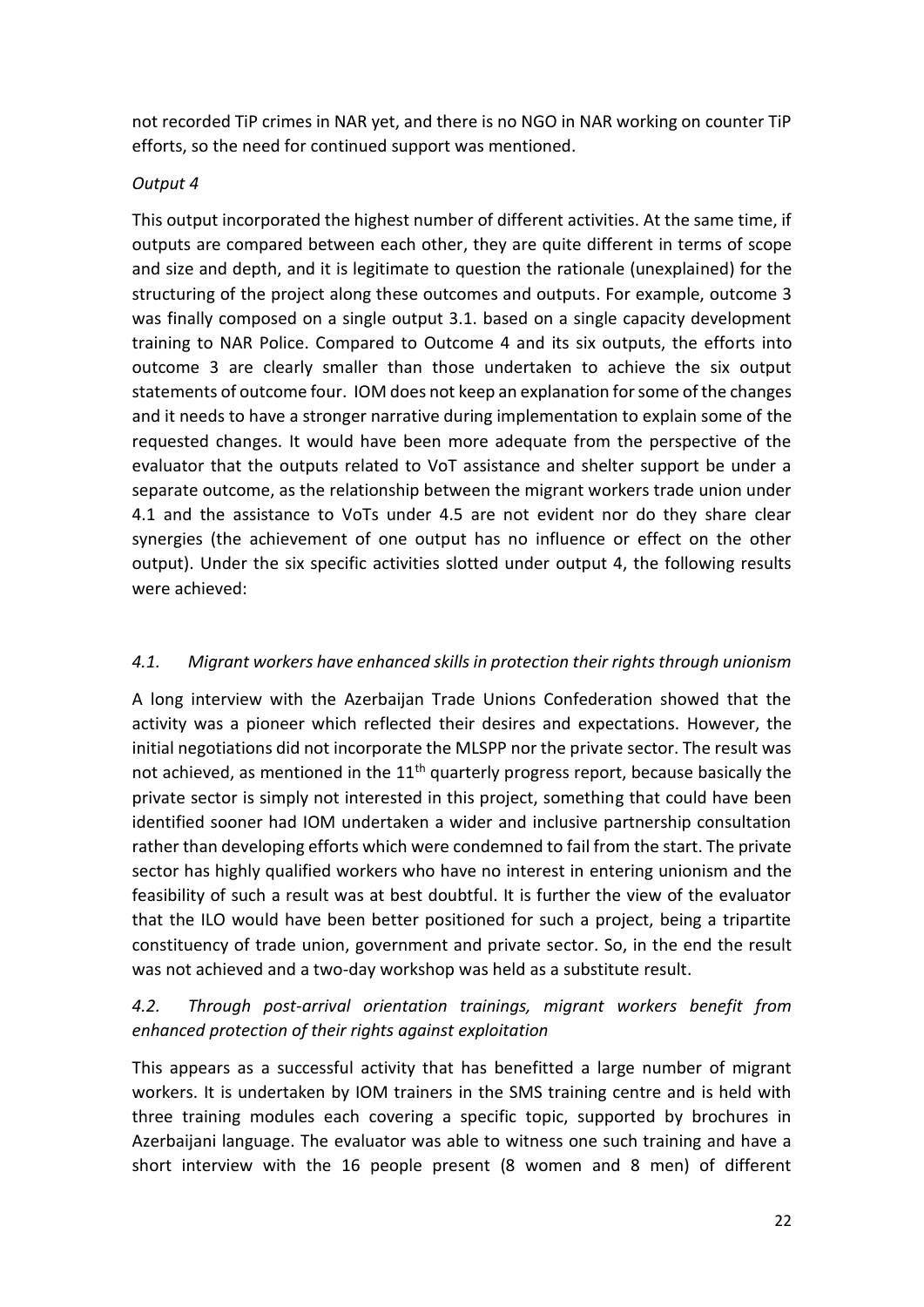nationalities. On that day, all were migrant workers who were requesting the permanent residency to the SMS. As the SMS provides a training for all migrants (for five days) ahead of their interview to define the residency status of the migrant, IOM proposed to hold post-arrival orientation sessions on specific aspects to enhance awareness and knowledge of the migrant workers. The workshop comprises pre and post-test questionnaires and has received a high appreciation by migrant workers and SMS staff alike, indicating the activity is deemed as useful and responsive to the needs. A total of 972 migrants (of which 383 women) participated in the orientation trainings, well over the stated target of 750.

The IOM trainers also received high ratings from the participants and were recognised by SMS to be experts of high level in their field. The SMS indicated it did not have a monitoring system to track if those who attended the IOM orientation sessions had a higher chance of passing the SMS interview for obtaining the residency permit, but the suggestion that IOM could help develop such a monitoring was of interest to the SMS.

## *4.3. Local population and migrants received counselling and are sensitised on the risks of irregular migration, socio-economic consequences of trafficking and their rights*

This was done mostly through two specific components: the Migrant Information Centre (MIC) at the IOM, which receives visits but most importantly many phone calls, and the work of the Migrant Information Desks (MID) which are placed within the Azerbaijani Red Crescent branches across the country (AzRC has 74 branches). Quantitative results are slightly under the target of 200 people counselled (187 achieved), but the results should be differentiated. From the MIDs, there is very little interest from migrants to physically present themselves to access the information, considering the many awareness raising campaigns undertaken by SMS, MIA and others and the fact that the information is readily available through remote access by internet or other social network applications. The need for maintaining the MIDs is therefore somewhat questioned, although the related budgetary costs are quite limited. For the MIC in Baku, it would be more important to register the phone calls and update the statistics of the phone hotline. The physical presentation of migrants to obtain information is fast fading and more focus could be placed on phone consultation and internet and social network applications providing the information.

## *4.4. Awareness raising seminars at secondary schools and higher education institutions result in increased understanding and knowledge of youth on risks of irregular migration and dangers of trafficking*

Another successful component of the project was the holding a no less than 1914 seminars in schools across the entire country on the risks of irregular migration and the dangers of TiP. The activity was undertaken with the AzRC and reportedly with the Ministry of Education, who was not interviewed by the evaluation. Amongst the initial stakeholders, the Azerbaijani Red Crescent was identified as a partner in the project from the beginning. There were efforts and initial conversation to extend the partnership and inclusion of the State Committee for Women, Family and Children to be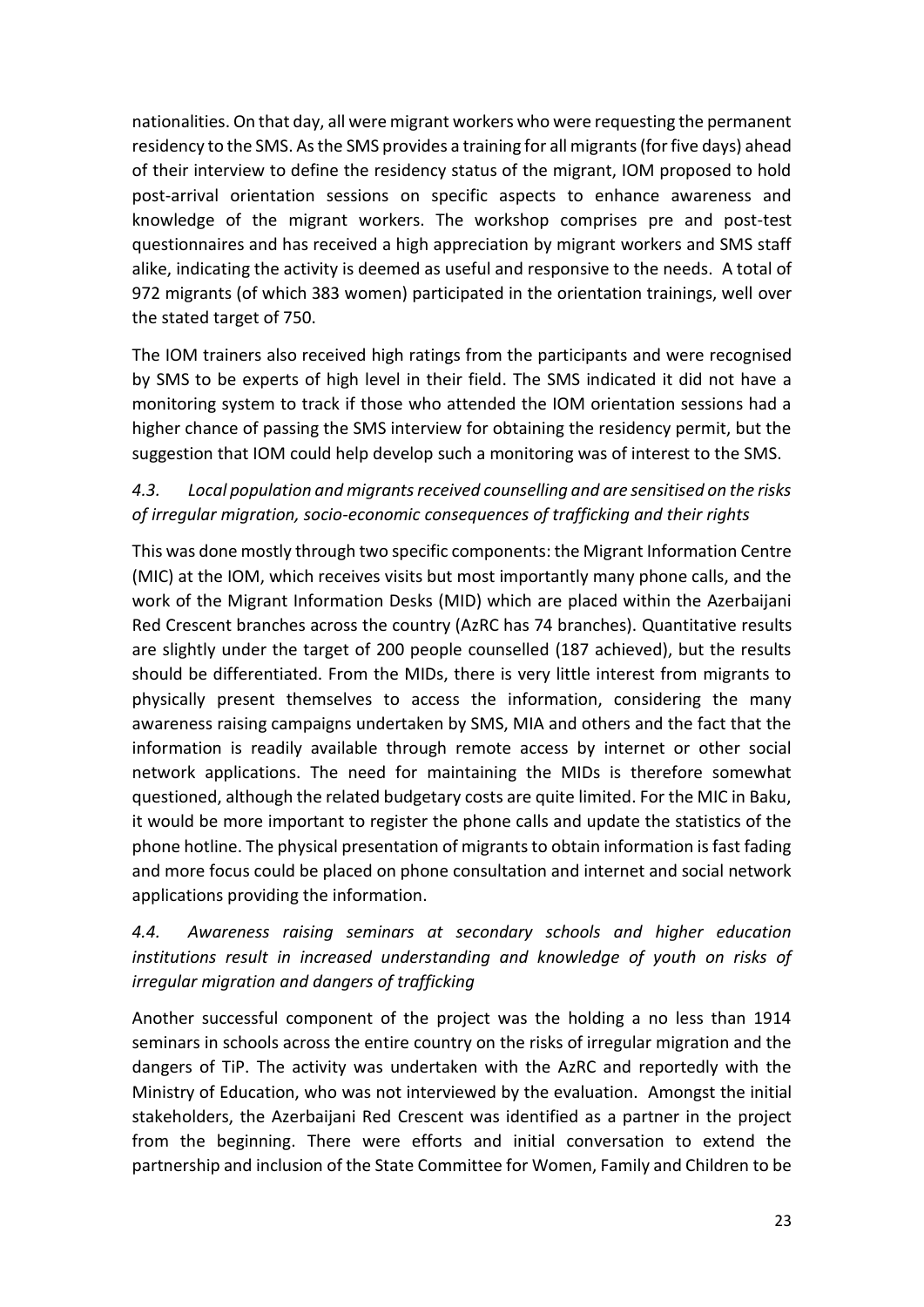linked to education of students in schools, but it didn't materialize. As a result, the Azerbaijani Red Crescent carried out this activity as a main partner.

Interviews with AzRC showed the results were very positive in the schools and the reaction of teachers, principals and students showed a great interest in the topic and in disseminating a topic which they were not aware of, thereby greatly increasing their awareness about irregular migration and the danger of TiP. But to ensure sustainability of the activity, it should be integrated into the school curriculum. Efforts were apparently developed to bring the issue to the attention of the MoE, but there was no evidence that IOM had succeeded in obtaining the MoE agreement to include the module in its curriculum, something that IOM should follow-up on as it would constitute a major achievement in terms of awareness raising.

*4.5. Victims/potential victims received individual needs-based direct assistance, i.e. voluntary return, (re)integration, medical, accommodation, etc.*

This component is implemented though three NGO shelters that have been recognised by the government as providing some shelter and assistance capacity for VoTs and potential VoTs as well as Domestic Violence victims, and Sex and Gender-Based victims of violence, and other social cases. The three shelters have been supported by the IOM in this project, and through them the VoTs and potential VoTs have received specific support, often on a case by case basis. The GoA has modified the law regarding NGO access to foreign funding since 2013. Given funding restrictions, IOM is supporting the shelters indirectly through the funding of the staff salary, the provision of specific equipment (including bunk bed the evaluator saw in the shelters) and specific equipment as well as tailored training for IOM to the different shelter staff members.

Some of the victims are referred by the state agencies such as the MIA main department for CT. The capacity of the shelters vary: the Clean Union in Baku has currently 14 women and children in the shelter, Tamas in Ganja has currently 6 women and 14 children (maximum capacity for 25 people), and Children's Union in Baku has 21 beds but accommodate 34-40 residents as some are street children and other social cases. The shelters received for the first time a funding from the GoA this year, which is directly linked to the US request to increase the funding to NGOs who assist VoTs. All three shelters have coordinators, social workers, legal advisor, and psychologists. IOM provides regular training to the shelter staff (one of the social workers interviewed at the CU shelter indicated attending six trainings from IOM over the past two years, with the corresponding certificates). Other specific trainings are provided by IOM for legal assistance, and for psychosocial assistance. Shelters found the support from IOM indispensable to ensure their continuation, and even though they are well established shelters, their economic sustainability is not guaranteed without additional funding. Although the shelter directors undertake fund-raising activities, it is not entirely clear how the shelters have been able to sustain themselves without foreign agency's funds. They each work to the best of their ability, but the living conditions remain difficult (overcrowding) and their capacity is limited. One shelter indicated having received 170- 200 referrals yearly by the police, prosecutors, courts, e.g. through official channels. The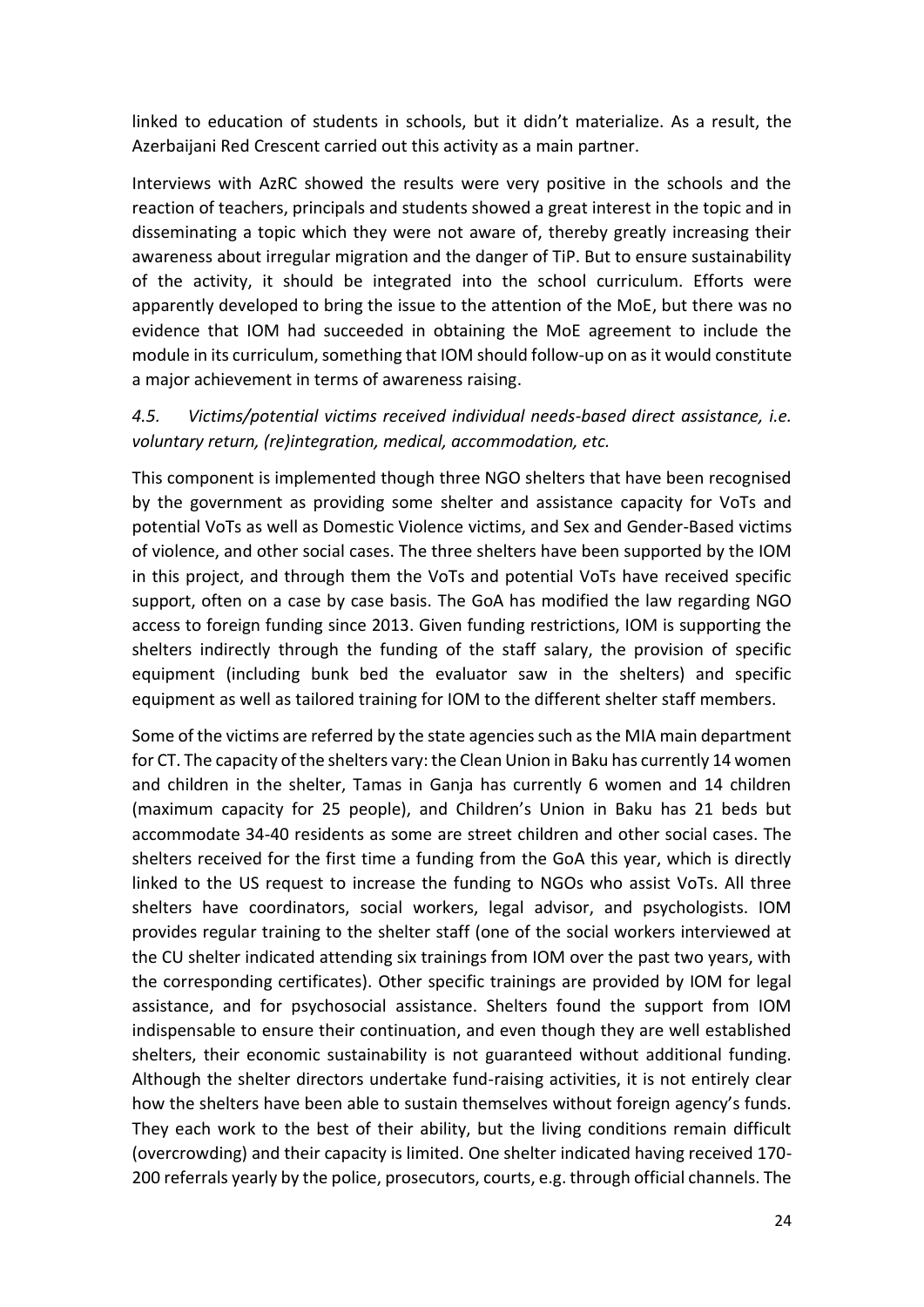length of the stay varies according to the nature of the case. In the case of foreign VoT or potential VoTs, the situation tends to be solved when the victim returns to her native country, normally with her children. However, not all shelter residents are foreigners, and the situation is more complicated for nationals who may be potential VoTs, in addition to having been DV victims or SGBV victims. There is a question of interpretation of the laws on the cases, but only the MIA Main Department for combating Trafficking is tasked with identifying the officially recognised VoT. This means that a number of shelter residents are potential VoTs but have not yet been recognised officially as such by the MIA.

The work of these three NGOs to assist the VoTs and potential VoTs is critical as they are the main actors in the country, and the only ones with a capacity to provide shelter to the victims. A full range of assistance is provided, of course accommodation, clothes and food, but also the possibility for children of school age to attend school, psychological support, legal assistance, medical support (with the financial support of the IOM), vocational training and skills development for activities such as sawing, tailoring. But the shelter conditions remain limited despite the efforts from its staff to assist VoTs and potential VoTs. Interview with two VoTs, respecting the IOM Data protection norms, indicated that the work of the shelters is essential, as the victims would otherwise have nowhere else to go. There are so many cases that the global reporting of IOM under this component does not show the importance of its support in favour of the victim and this should be an outcome in itself (e.g. assisted shelter victims are able to leave the shelter with a solution to their case) supported by the variety of assistance packages provided by the NGOs through the support of the IOM. At present, this element which is in view of the evaluator an essential result from the VoT's and potential VoT's perspective, only appears in a narrative format in the report, but does not reflect the importance of the assistance to the dramatic cases that are being assisted in the shelters. The global number of assisted victims as reported by IOM is 494 persons out of a target of 50, with a number of potential VoTs who had an individual assessment of 22 out of a target of 30 (IOM 11th quarterly report). In view of the evaluator this indicator and its formulation makes little sense to show the achievement, and a more articulate monitoring system with a case management approach would help in showing much more the importance of the results, which are also not put into context with the global numbers of TiP victims in the country or the dimension of such problem.

## *4.6. Through legal assistance, victims and potential victims of trafficking benefit from enhanced protection of their rights*

This assistance is mainly provided through the same three shelters and the IOM reported a total of 121 individual (54 females, 34 boys, 33 girls) supported with legal assistance in the shelters. It is actually part of the assistance provided under point 4.5 but reported upon separately. The target was set at 100 persons and the project assisted 41 persons during the implementation period. However, the legal assistance is one of the essential elements of the direct assistance to victims, and as mentioned above, it would be better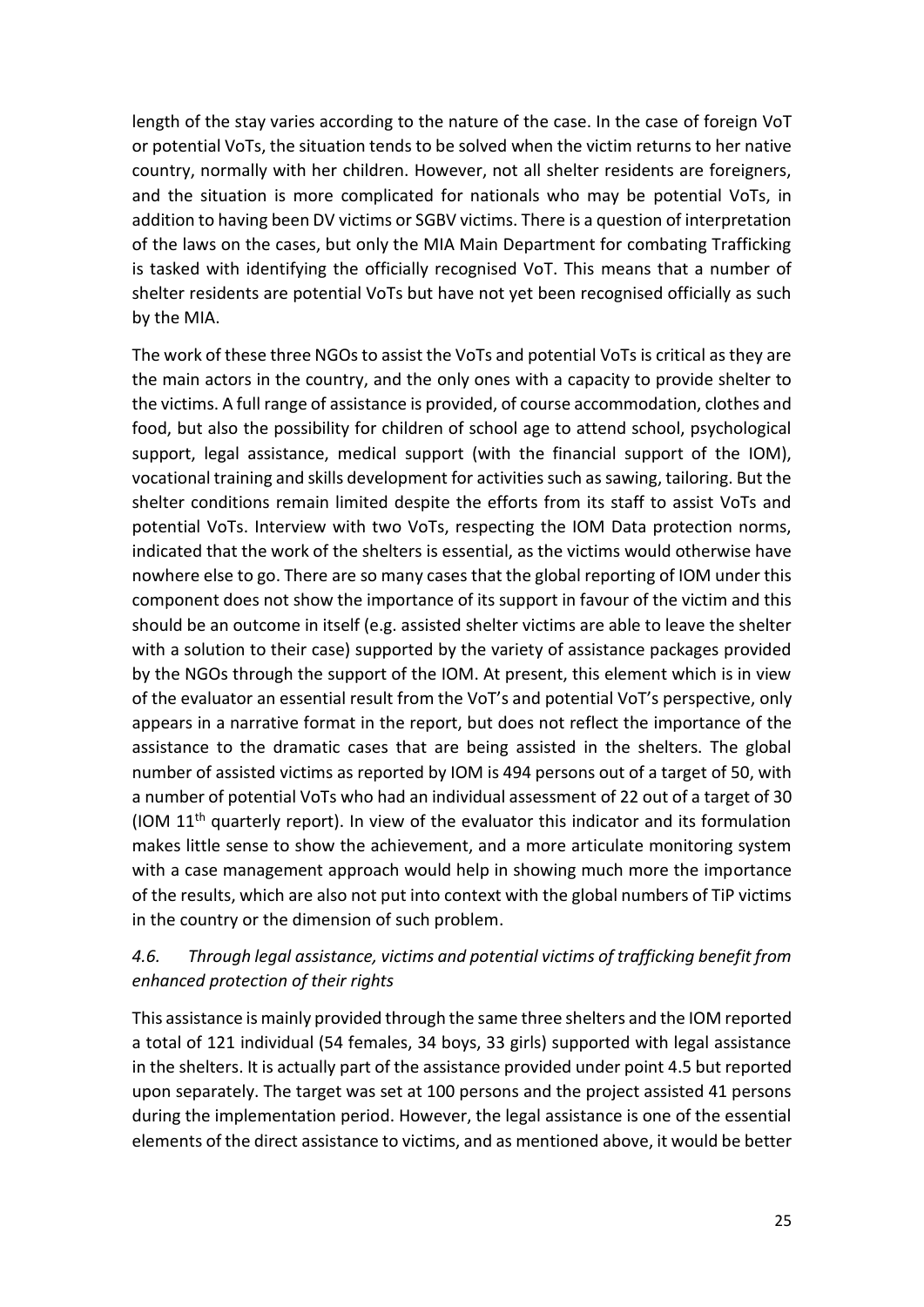to change the reporting on the victims assistance on a case management mode to capture better the significance of the results beyond the number of persons assisted.

#### <span id="page-25-0"></span>Impact

The beneficiary agencies and shelters were highly satisfied with the support provided by the IOM. In terms of impact, most the achievements can be summarised around three axes: 1) the awareness raising and knowledge sharing on international migration law and best practices in the field of combating TiP, across the range of actors involved and the general public, with specific trainings designed for each category; 2) support to victims and potential VoTs in the three recognised shelters; 3) facilitating information exchange and coordination amongst the NRM and across state agencies. The extent to which the capacities of the different beneficiaries have been developed is however difficult to assess. A number of interviewees from state agencies stated that, while the training was useful, the fact that there are limited number of VoTs officially recognised means that the application of the skills in practice is not automatic and only applies in a limited number of cases.

The development of the training manual on IML with the JA has the potential to support the way in which magistrates interpret the domestic laws, and the initial training from the ToT conducted showed the need to expand the training to justice and legal practitioners across the country to create a critical mass of people, particularly amongst judges and prosecutors. However, there are still some issues regarding the interpretation of the law and there are varying views within the judges and barristers interviewed on the issue of TiP, which indicates that further efforts are warranted.

However, the limited project budget means that results were necessarily also limited in terms of impact, since the support was spread out across a range of different actors with different mandates in terms of combating TiP. When asked about the impact of the project, the MIA Main Department to Combat Trafficking indicated that IOM has several projects with them but the overall impact from the support received from IOM was the development of SOPs (not under this project) for cases of TiP and the awareness raising process. The SOPs are now an official document and part of the procedures, which means they have been internalised by the MIA. This project supported more directly the awareness raising, but it is difficult to assess if there are enough elements that jointly contribute to the overall goal of the project.

#### <span id="page-25-1"></span>Sustainability

The project was not designed to be sustainable, but some of the activities and products have the potential to contribute to some degree of sustainability. Those trainers who underwent the ToT and kept their trainer's posts in their institution, have now the capacity to further disseminate knowledge on how to deal with the victims of trafficking (for psychosocial assistance, psychologists and MoH staff), on how to hold school seminars (if it is included in the curriculum by the MoE, it then becomes part of the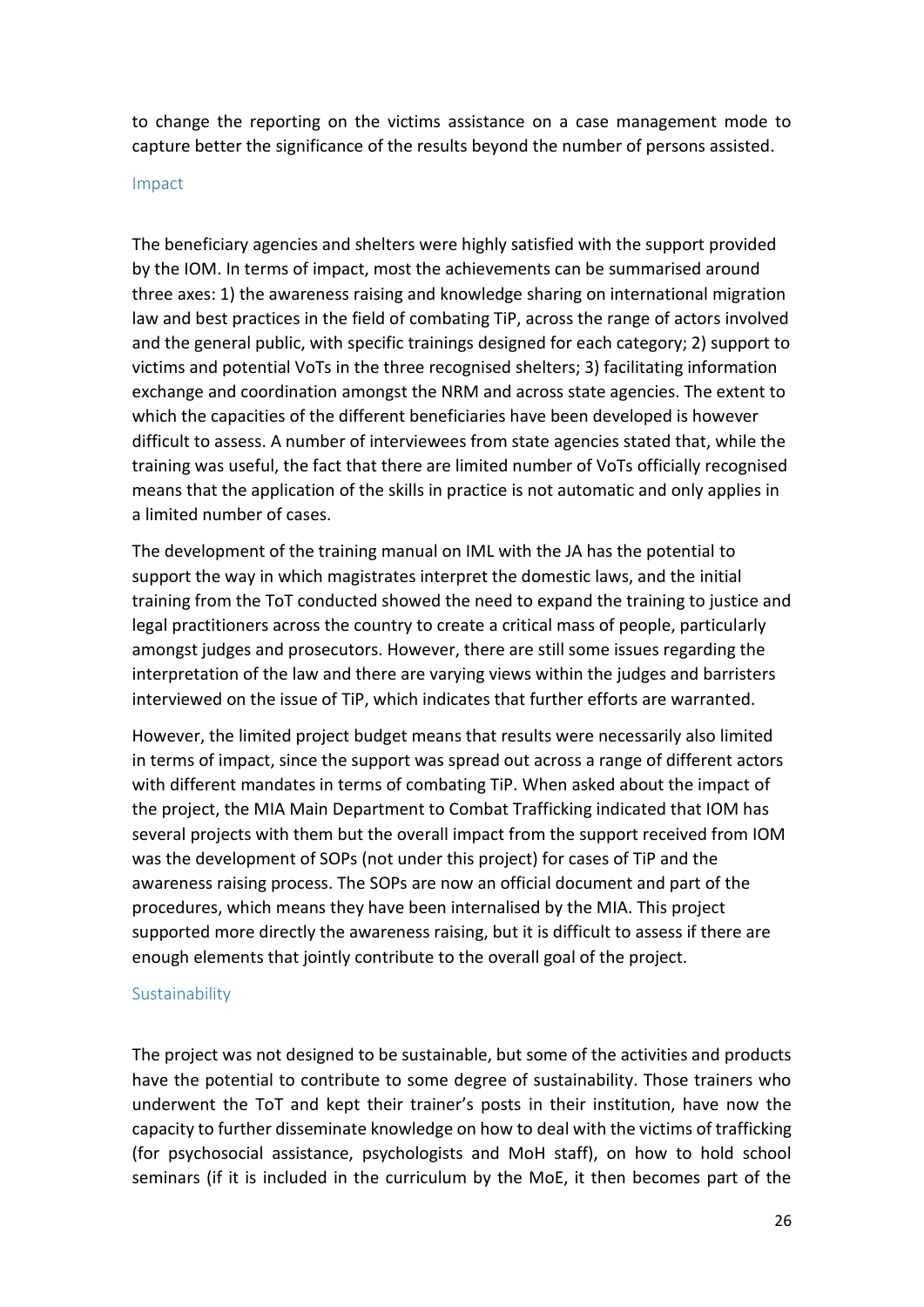official cursus), on how judges and prosecutors apply the IML and specific recommendations regarding the domestic cases, and how SMS can incorporate the postarrival training sessions to migrants in their own trainings (again looking at government ownership). The 4<sup>th</sup> NAP that is supposed to be endorsed by the President soon should allow IOM to consider offering its strategic support to combat HT in line with its comparative advantages and its knowledge of international best practices.

Financial sustainability for a continuation of the project is not ensured, and interviews with the donor's local representative at the US Embassy in Baku seem to indicate that there are no further funding opportunities, also considering the fact that the country has been downgraded to Tier 2 in the TiP report. But further support to direct victim assistance through the NGOs seem entirely justified from a need's perspective.

# <span id="page-26-0"></span>7. Lessons learnt

In order to realistically enhance capacities, a specific monitoring system should be set up together with the beneficiary, looking at institutional change and not only pre and post-test results. Although these are useful to see the results at output level from the activity, they remain far from the description of the expected results in the stated project outcomes.

More initial research and consultation with partners is required to avoid having to cancel outputs which were initially insufficiently documented in the project proposal, such as the creation of a trade union of migrant workers.

IOM needs to change its reporting methods and switch from narrative and often confusing reports to more meaningful examples of results achieved. For example, a major difficulty that IOM has contributed to address to some extent is that of intra-state institution coordination. IOM provides a good exchange and communication and coordination platform for state services in Baku and in the regions where it undertakes its activity, yet it does not report this as a major achievement – although in fact it is.

Project designs should reflect realistic outcomes that the project can achieve during its implementation period, rather than inspirational statements that are not possible to reach nor measure by the end of the project life. Introduction of Results-Based Management practices in the office would help in more results-focused reporting, rather than descriptive and activity-based reports that do not sufficiently communicate the essential results achieved.

# <span id="page-26-1"></span>8. Good practices

The project has created a trusting relationship with most state institutions, who see IOM as a key partner to ensure good international practices can be brought into Azerbaijan, and are keen on practical visits to countries where they can learn good practice methods on combating human trafficking. To ensure these visits yield the desired results,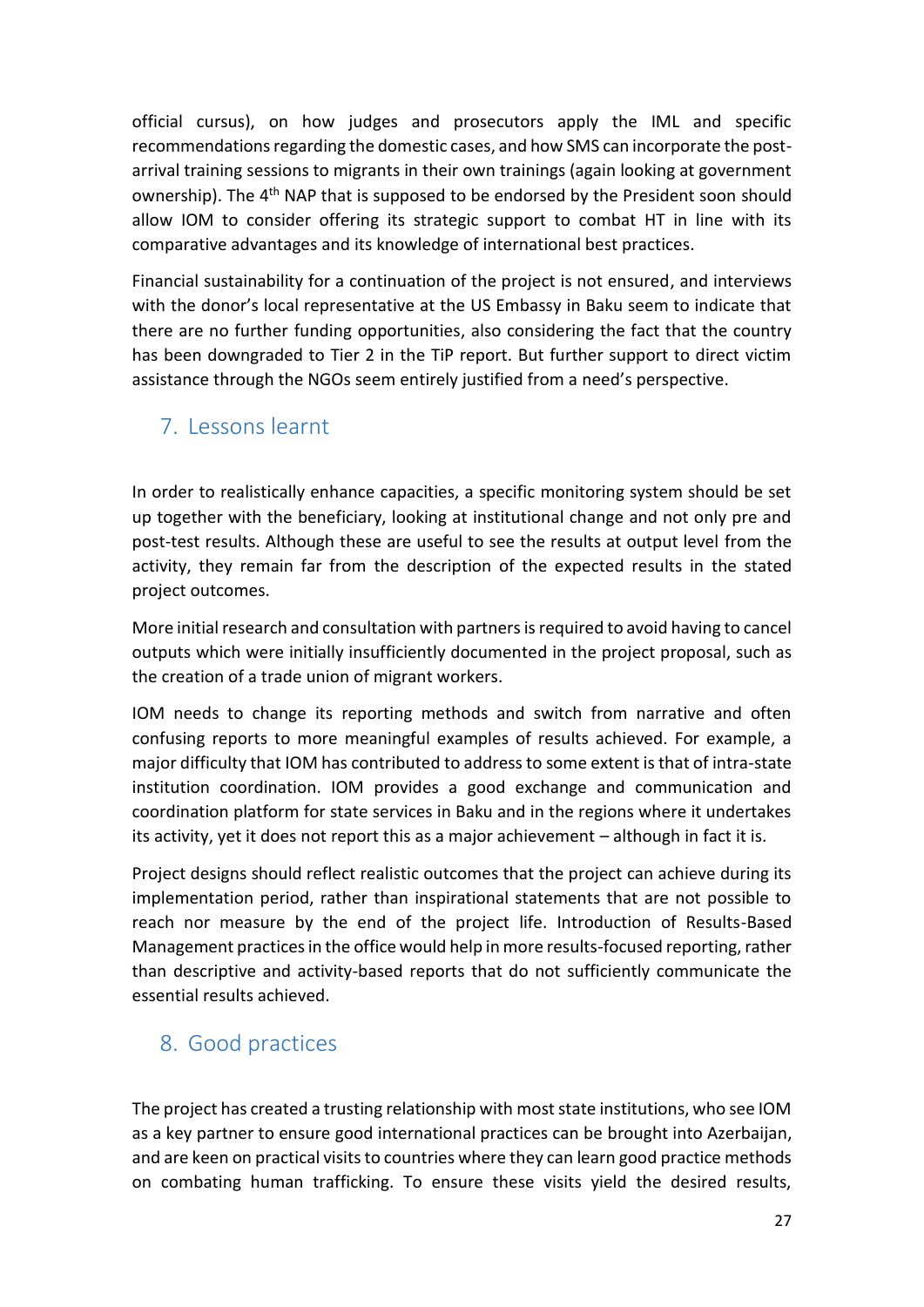beneficiaries participating in such visits should further commit to applying those good practices into their institutional procedures.

Decentralisation through the holding of workshops, training and seminars in the various regions of the country is an important good practice, particularly as these are done closer to both where VoTs and state officials in contact with the VoTs are. The efforts to disseminate information, raise awareness and provide knowledge to the various regions of Azerbaijan is a good practice, as it enables various state officials, including those working at field level, to receive a certain degree of information regarding TIP and how to address the VoTs. It also contributes to the dissemination across the various state agencies at field level about information relating to TIP.

The support to the VoTs and potential VoTs through the three shelters and across the range of their expressed needs is important in the context of the civil society funding limitations in the country, so for the victims the assistance they received channelled through the IOM and the shelters is of critical importance for addressing their situation.

# <span id="page-27-0"></span>9. Conclusions

The project activities and products were largely appreciated by beneficiary state institutions as well as by civil society organisations. All state institutions indicated that further awareness raising and capacity development is needed. Nonetheless, the current project is not structured in a way that allows to demonstrate significant institutional capacity development (e.g. how the institution has changed its way of working as a result of the support received). It is also unclear to what extent the state institutions are committed to reform of their procedures, as their main interest is to obtain support to incorporate best international practices. But there was no monitoring matrix that allowed to track the eventual changes in institutional capacity development. The efforts were spread across too many actors for a small budget, leading some components to have a minor contribution to the overall institutional capacity development effort.

The direct assistance to victims is seen as a priority in the current context and the limited number of actors from civil society who have the capacity to support the VoTs and potential VoTs. IOM has an important role to play ahead of the new National Action Plan in which over forty actors will interact in the NRM, which exists on paper but needs reinforcement in the actual practical coordination and implementation of the services by the state actors, and include the NGO sector involved in the NRM. This has been done by the IOM in other countries as they have experience in facilitating and developing the NRM mechanism.

The project contributed to laying the foundations for effectively combating TIP, but the multiplicity of beneficiary state institutions and difference of mandates regarding combating TIP makes it quite impossible to measure the level of capacity development achieved by any single institution. A targeted approach with MIA Main CT Department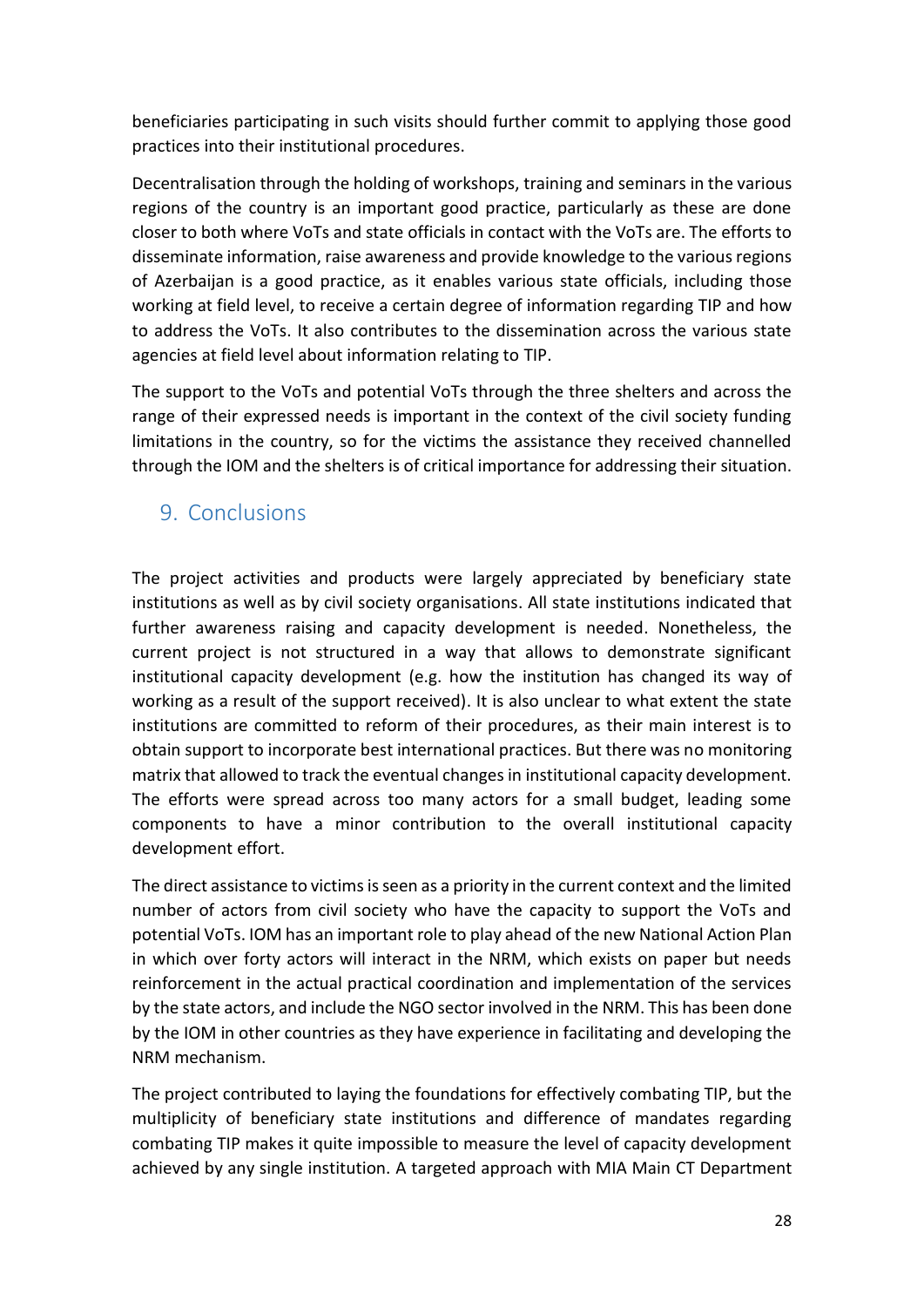and with the JA for the legal aspects of the problem (including interpretation of the laws for TiP cases, and addressing domestic/national VoTs) would enable results to be more focused.

The project overall objective and its outcomes were too ambitious considering the size (amount of funding available) and timeframe (originally 24 months) for reaching the higher-level results.

The project benefits are not yet sustainable, except for specific awareness raising and targeted training activities (provided trainers remain in their posts as trainers) that can be continued without the support of the project, or the use of the various products (such as the IML handbook which, when finally printed with the adaptation to the context, will be owned by the JA and the MoJ, or posters, brochures and MIA continuation of the dissemination activities over the coming year.). To become sustainable the project should be anchored with the MIA under a medium to long-term partnership strategy and more robust funding, that should be articulated based on the 4<sup>th</sup> NAP, with a gradual and incremental capacity development process that should ultimately be assessed through the institutional changes in addressing the problem of TiP, in the way the state shelter is managed, and in the identification of officially recognised VoTs, which enables them to obtain support from the state system

# 10. Recommendations

1. IOM's continued support to combating TIP should be more strategically anchored on one or two key institutions, such as the MIA, and articulated on the basis of the mandate of the state agency in combating TIP, in order to provide specifically targeted support that enables assessment of the performance regarding capacity development. It should also address the actual identification of VoTs, particularly for domestic cases, and the procedures for running the MIA shelter.

2. IOM should develop an upscaled partnership strategy to include partners into more strategic discussions around their capacity building priorities. A more inclusive approach at the design phase of a project to ensure it is strategically aligned with the partner's priorities and their capacity building requirements is warranted, rather than proposing specific activities which may or may not add strategic value to the support provided by IOM. Broader initial consultations may yield information that some of the project activities may not be feasible provided inclusive partnership consultations are held at the onset.

3. IOM has a strong role to play in support of the 4th NAP, particularly regarding the enhanced coordination efforts required from having more than 40 different actors with different mandates interact to combat TIP and the potential articulation of thematic working groups. IOM could develop, jointly with its government counterparts, a mapping of actors who are part of the National Referral Mechanism, if it is not yet existing in the country and if it is not covered by another project.